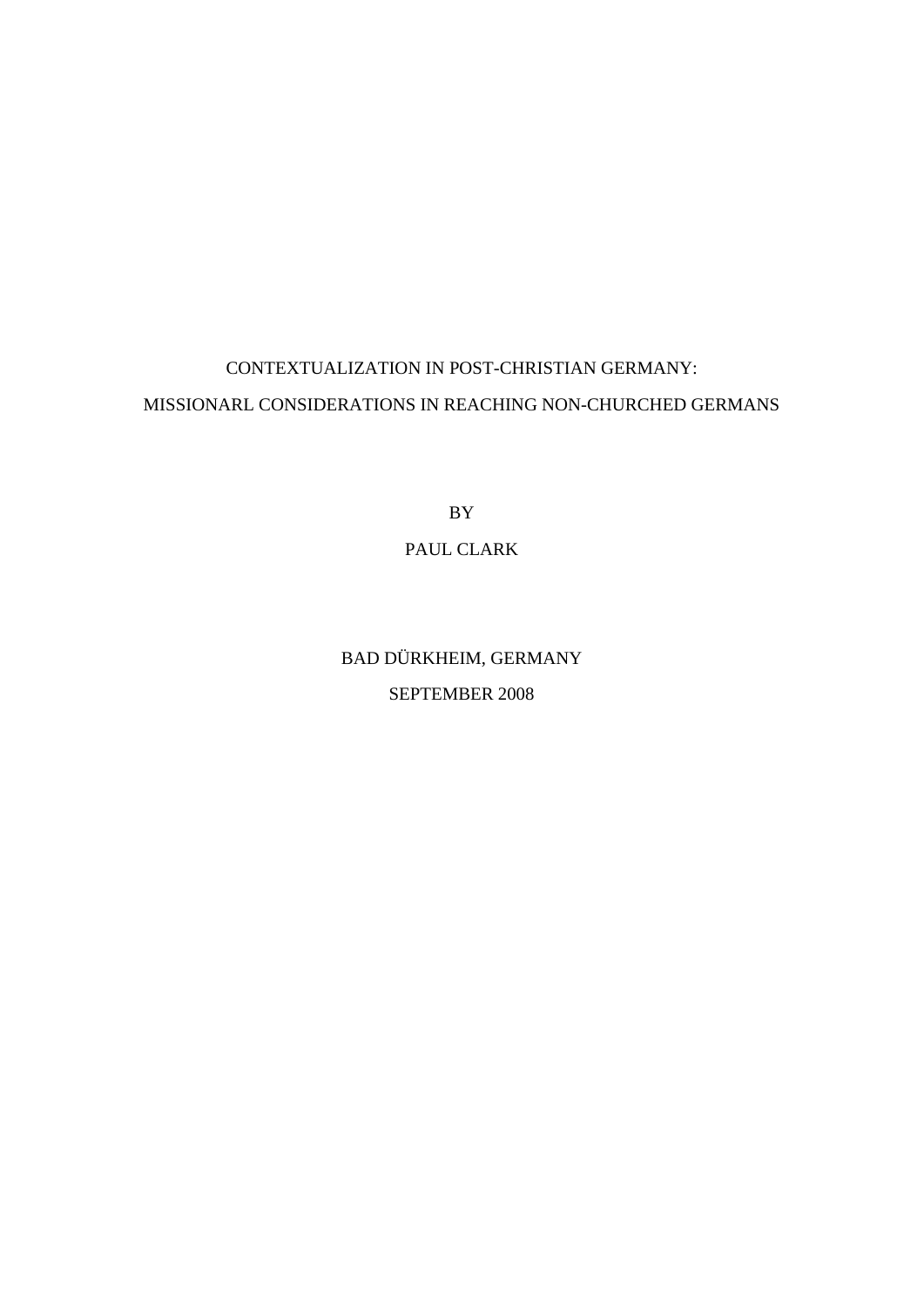## **CONTENTS**

| Part                                                        |    |
|-------------------------------------------------------------|----|
|                                                             | 3  |
| The Contextual Challenge                                    |    |
| The Spiritual Climate in Germany                            |    |
| Contextualization in spite of German nominal Christianity   |    |
| Syncretism in Germany                                       |    |
| 2. TOWARD A CONTEXTUAL MINISTRY IN GERMANY  10              |    |
| Pentecostal and charismatic approaches in contextualization |    |
| The Priority of Personal Relationships in Contextualization |    |
| The Priority of Dialogue in Contextualization               |    |
| The Priority of Locality in Contextualization               |    |
|                                                             |    |
|                                                             | 18 |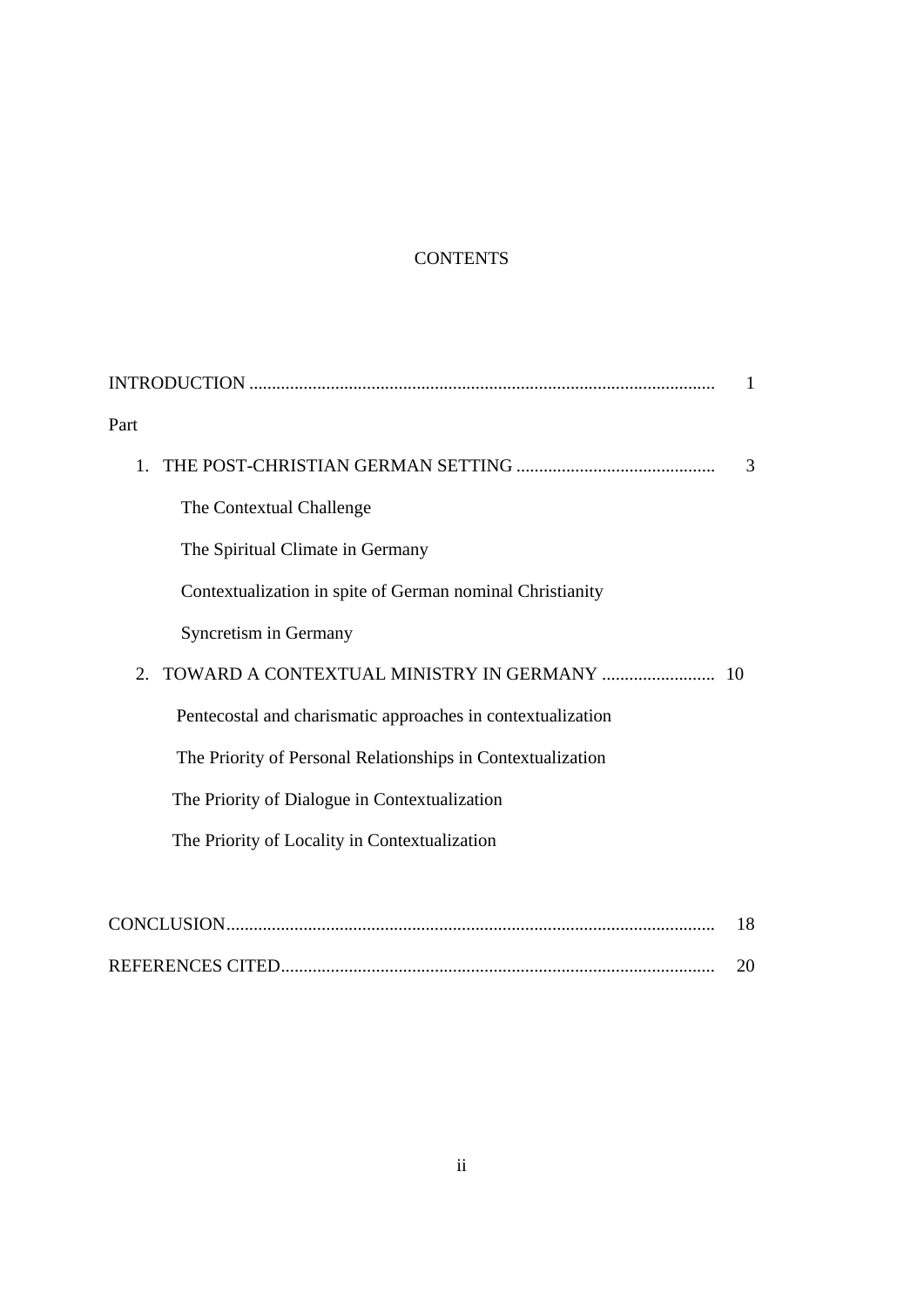## INTRODUCTION

Having worked in Germany for almost twenty-five years as a church planter, I have observed with interest the various methods and approaches used in attempting to reach Post-Christian Germany with the message of the gospel. Whether utilizing street meetings, tent crusades, literature distribution, special courses, seeker-sensitive church services and various other methodologies, most of these approaches have meager success.

Sherwood Lingenfelter and Melvin Mayers emphasize how missionaries are more often than not oblivious to their own cultural prejudices, which makes them ineffective agents of transformation. "Through the history of the Christian church, believers have struggled against the hounding of society to conform the gospel message to the pervasive bias of the day. To become agents of transformation requires significant self-awareness with regards to one's cultural bias**."1**

The purpose of this paper is to present helpful insight in the area of cultural interaction and contextualization, which will facilitate a transforming ministry in Germany. As missionaries and ministers we must be cognizant of our own cultural blind spots. Scripture speaks to all people and all cultures with Jesus Christ being the most pure and faithful example of divine love in our communication with one another. Jesus is God with us — the reality of the love of God in human experience.<sup>2</sup> Germany desperately needs an effective proclamation of God's eternal love, which exceeds human understanding and human experience. The gospel must be contextualized in such a way that it will be comprehended by the listening host culture. Missionally, we desire

-

<sup>1</sup> Sherwood Lingenfelter and Marvin Mayers, *Ministering Cross-Culturally: An Incarnational Model for Personal Relationships* (Grand Rapids, MI: Baker, 2003), 10. 2 Ibid., 14-15.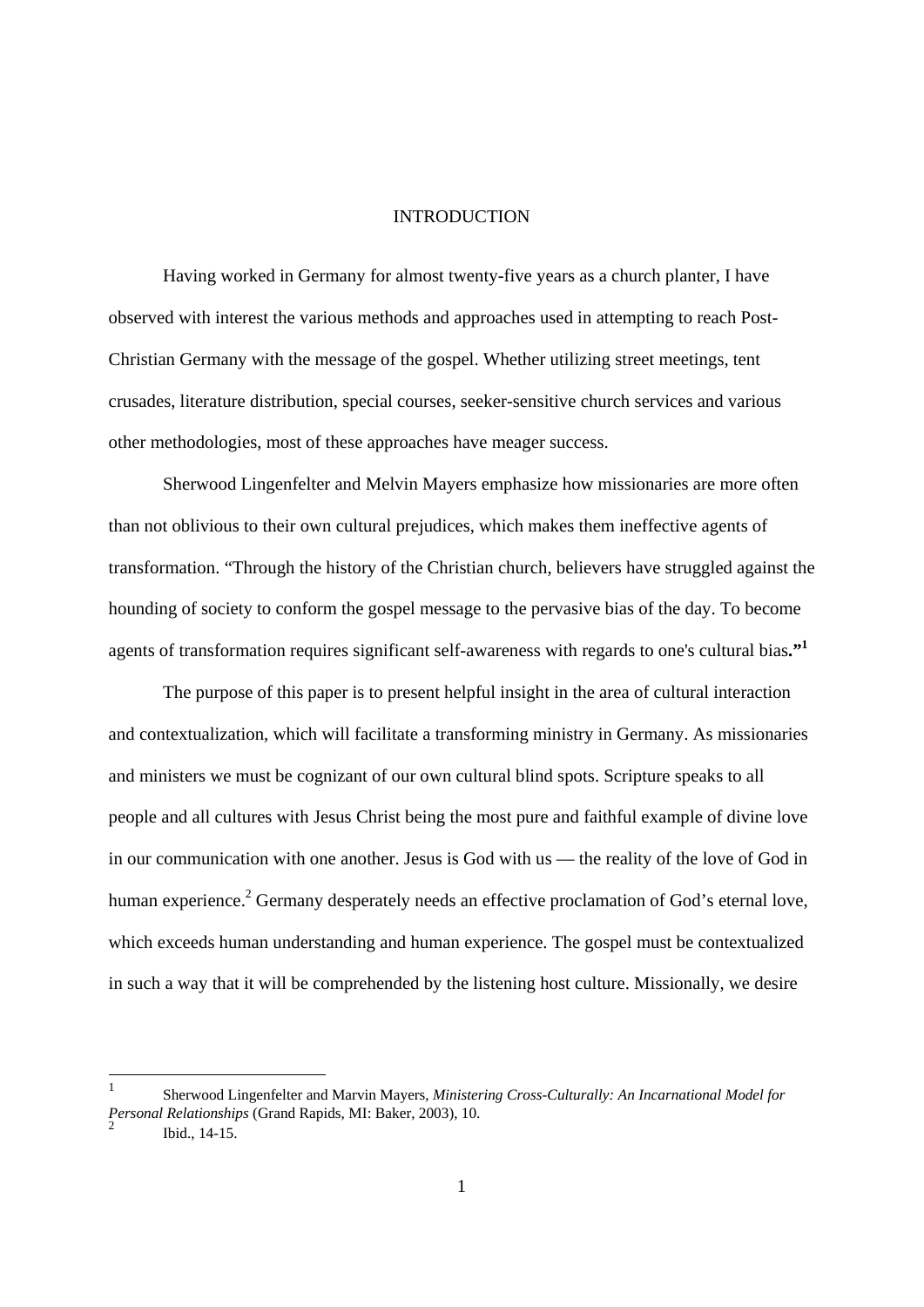to "transform the societal water into the new wine of the Spirit."<sup>3</sup> Dean Fleming sets the stage for presenting the gospel in way that truly makes sense to the listener. "Every church in every setting, every preacher or teacher of the Word, must consider how to articulate the gospel in ways that allow it to come to life for their particular audience."<sup>4</sup>

 $\frac{1}{3}$  Winston Ayong Tjong, "Die Relevanz der Kirche in einer Zeit des Gesellschaftlichen Wandels: Missionarische Kirche in postchristliche Kontext." (Ordination thesis, Bund Freikirchlicher Pfingstgemeinden, Erzhausen, Germany, Juni 2007), 20.

<sup>4</sup> Dean Fleming, *Contextualization in the New Testament: Patterns for Theology and Mission* (Downers Grove, IL: InterVarsity Press, 2005), 321.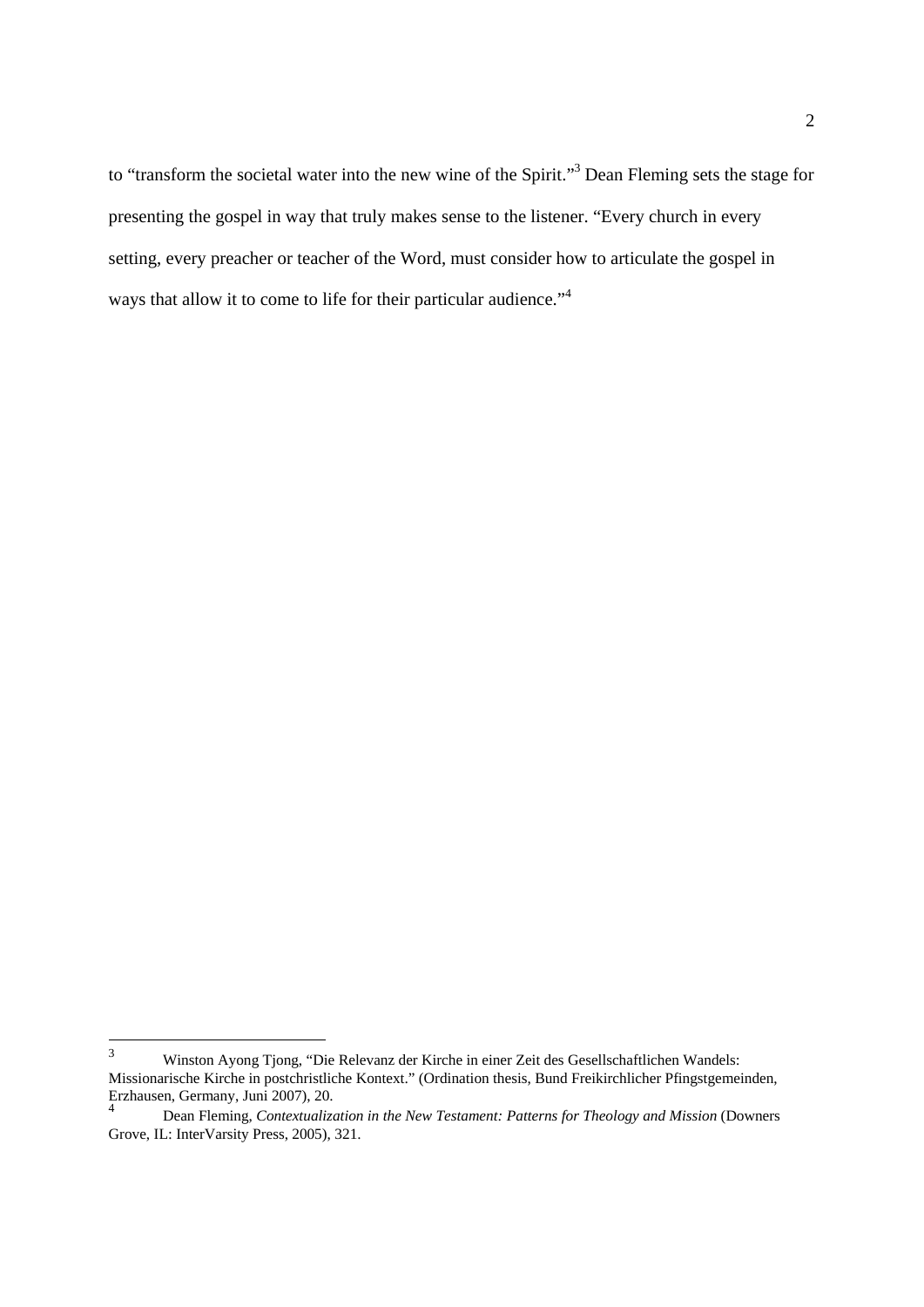## PART 1

## THE POST-CHRISTIAN GERMAN SETTING

#### The Contextual Challenge

Concerns over issues of contextualization have been a part of the Christian church from its inception, even though the vocabulary of contextualization dates back only to the early  $1970s$ <sup>5</sup>

 The real point before us is how best to lead men and women to seek salvation in Jesus. Contextualization is, first of all, concerned with communicating by appropriate and understandable means that salvation is in Jesus only.<sup>6</sup>

Effective contextualization means it is imperative that we precisely understand the setting of our ministry. Winston Tjong states rightly that though the Reformation reformed theology the structure of the Protestant church that was created differed little from the Catholic Church it had left behind.<sup>7</sup> When a local German duke in the sixteenth century changed his confession from Catholic to Protestant, so did the people living in his jurisdiction. This type of forced conversion has left a profound mark on those living in Germany today. Many of the geographic boundary lines between Catholic and Protestant areas during the reformation are still in place today. Through the influences of globalization, secularization and pluralism the church in Germany, as well as all of Europe, is becoming more a *Randerscheinung* (marginalized appearance).<sup>8</sup> Christian culture in Europe has been degraded to a sub-culture that has very little common

1

<sup>5</sup> Darrel Whiteman, "The Appropriate Function of Contextualization in Mission." In *Appropriate Christianity* ed. Charles Kraft (Pasadena, CA: William Carey Library, 2005), 50.

<sup>6</sup> Ibid., 49.

<sup>7</sup> Tjong, 13.

<sup>8</sup> Ibid.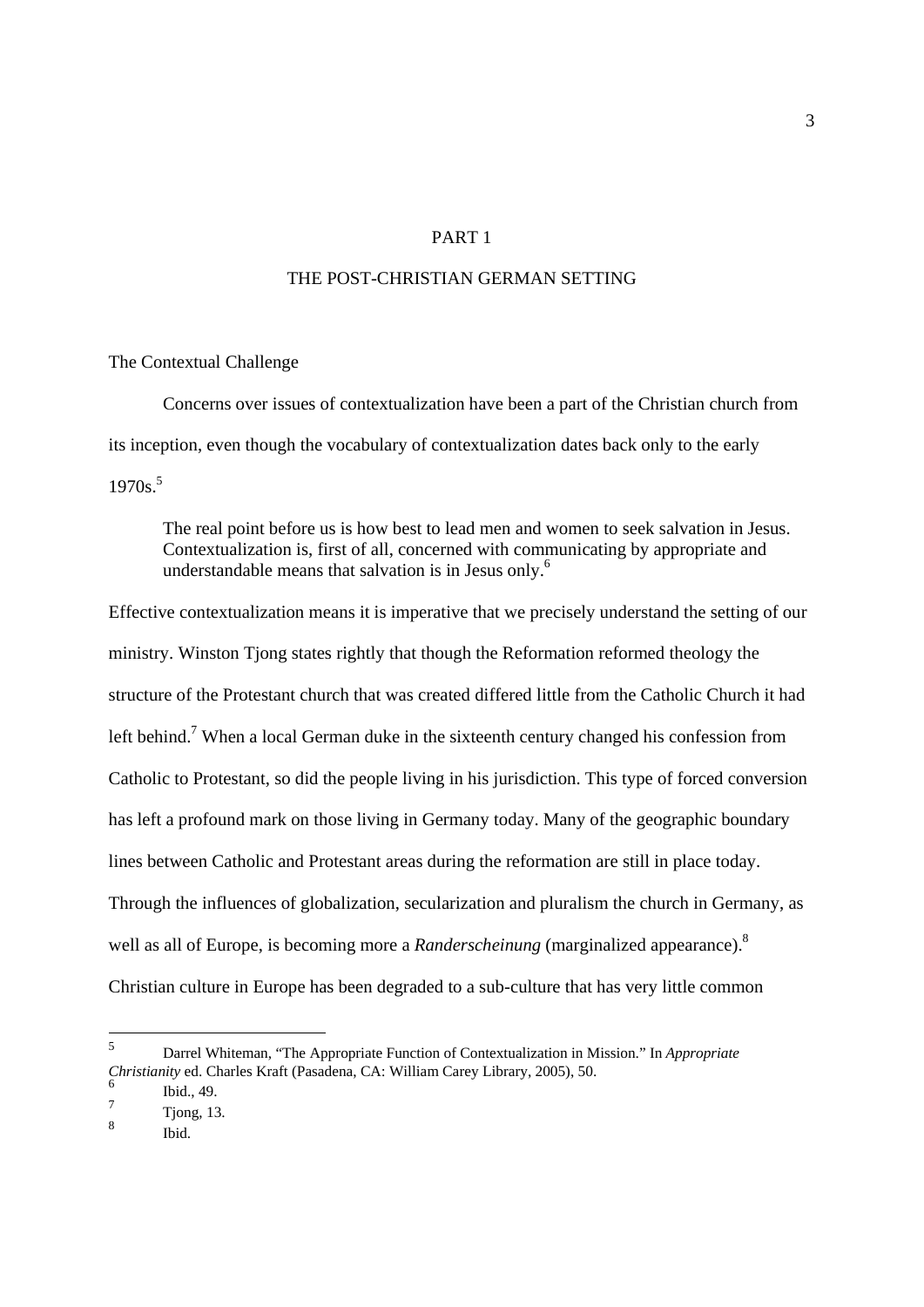ground with a postmodern mind-set.<sup>9</sup> Rick Wade's definition of postmodernism is helpful when we consider contextualization in Germany from a missional perspective.

Postmodernism isn't a philosophy as we typically think of philosophies. It isn't a single, well thought out philosophical system which seeks to define and answer the big questions of life. Postmodernism is more of a report on the mindset of Western culture in the latter half of the twentieth century. Some call it a mood. We might say it is a report on the failures of modernism along with a hodgepodge of suggestions for a new direction of thought and life.<sup>10</sup>

#### The Spiritual Climate in Germany

Survey data gathered by the Emnid-Institute found that in 1999 only ten percent of all Germans felt that personal faith was of any significant value.<sup>11</sup> In 2005, further research data indicated that only about one-half of Germans believe in the existence of God.<sup>12</sup> These statistics are quite remarkable in light of the fact that almost two-thirds of all Germans are nominal members of either the Catholic or Lutheran church. The German newsmagazine *Der Spiegel* best summarized the present spiritual dilemma facing church leaders of all denominations: "A once Christian land has now become a pagan land with a few Christian remnants."<sup>13</sup>

It is worth noting that pagans also do believe in mystery-type religions. New age and other forms of non-Christian faith expression are to be found in Germany, as well as throughout all of Europe. A postmodern society does not see these religions as a contradiction. It is not uncommon to find many of these "newer" mystery religions being propagated by the established European Protestant churches themselves.

<sup>-&</sup>lt;br>9  $\frac{9}{10}$  Ibid., 12.

<sup>10</sup> Rick Wade, "Where Did "I" Go? The Loss of Self in Postmodern Times," *Probe Ministries,*  http://www.probe.org/theology-and-philosophy/worldview--philosophy/where-did-i-go-the-loss-of-self-inpostmodern-times.html (accessed August 19, 2008).

<sup>11 &</sup>quot;Umfrage: Ist Deutschland gottlos geworden?," *Idea Spektrum*, 36 (1999): 6.

<sup>12 &</sup>quot;Umfrage: In Deutschland glaubt jeder Zweite an Gott," *Austrian Braodcasting Network*, http://religion.orf.at/projekt02/news/0507/ne050726\_umfrage\_fr.htm (accessed August 24, 2007).

<sup>13 &</sup>quot;Religion in Deutschland," *Der Spiegel,* 25 (1992).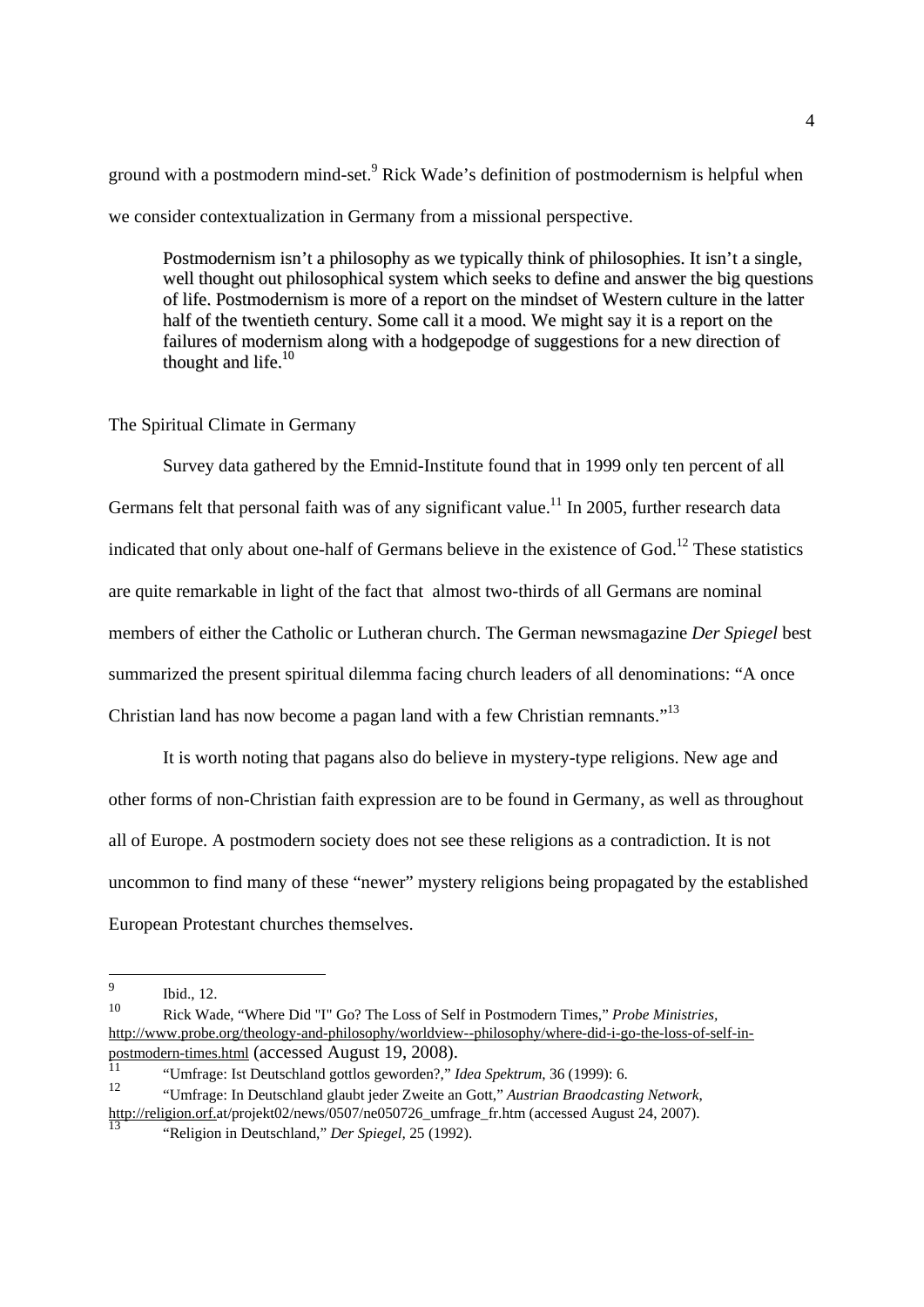Samuel Escabor reminds us that even during the early New Testament church, the gospel message of the risen Savior not only had to confront Greek philosophy and the politics of Rome, "but also the questions that came from the mystery religions that pervaded especially the ideas and practices of popular culture."14

 The church has become one of many options in an increasingly complex world in which world religions, new spiritualities, and secular therapies compete in a multicultural market place. The cathedrals and church buildings are considered by some, especially in Europe, to be relics of the past.<sup>15</sup>

Even though church edifices are still very prominent in Europe, the church itself as an institution has become ever more marginalized in society, especially during the past sixty years. Church buildings and religious edifices are relics of the past that give a sightseer the feeling that he or she is in a museum. David Kettle has depicted the dilemma of Christianity in England, which is not unlike Germany. "The church is like the pattern on wallpaper. Religion is visible but meaning has faded, and no longer invites attention."<sup>16</sup> In postmodern Europe questions of faith and spirituality are in, but church is out. Due to globalization one is confronted by diverse religions that get high media attention through the internet or television.

#### Contextualization in spite of German nominal Christianity

As mentioned above almost two-thirds of Germany's eighty-two million people are members of either the Lutheran or the Catholic Church. In 2006 there were just over twenty-five million Germans who were affiliated with either the Catholic or Lutheran Church. There are 1.2 million Orthodox Christians in Germany along with a total of 327,000 Germans belonging to one

<sup>14</sup> 14 Samuel Escabor, "The Global Scenario at the turn of the Century," in *Global Missiology for the 21st Century: The Iguassu Dialoge,* ed. William D. Taylor (Grand Rapids, MI: Baker Academic, 2000), 1.  $15$  Ibid., 2.<br> $16$  Deviation

<sup>16</sup> David Kettle, "The Haze of Christendom," *The Gospel and Our Culture* 14 (March 2002): 1.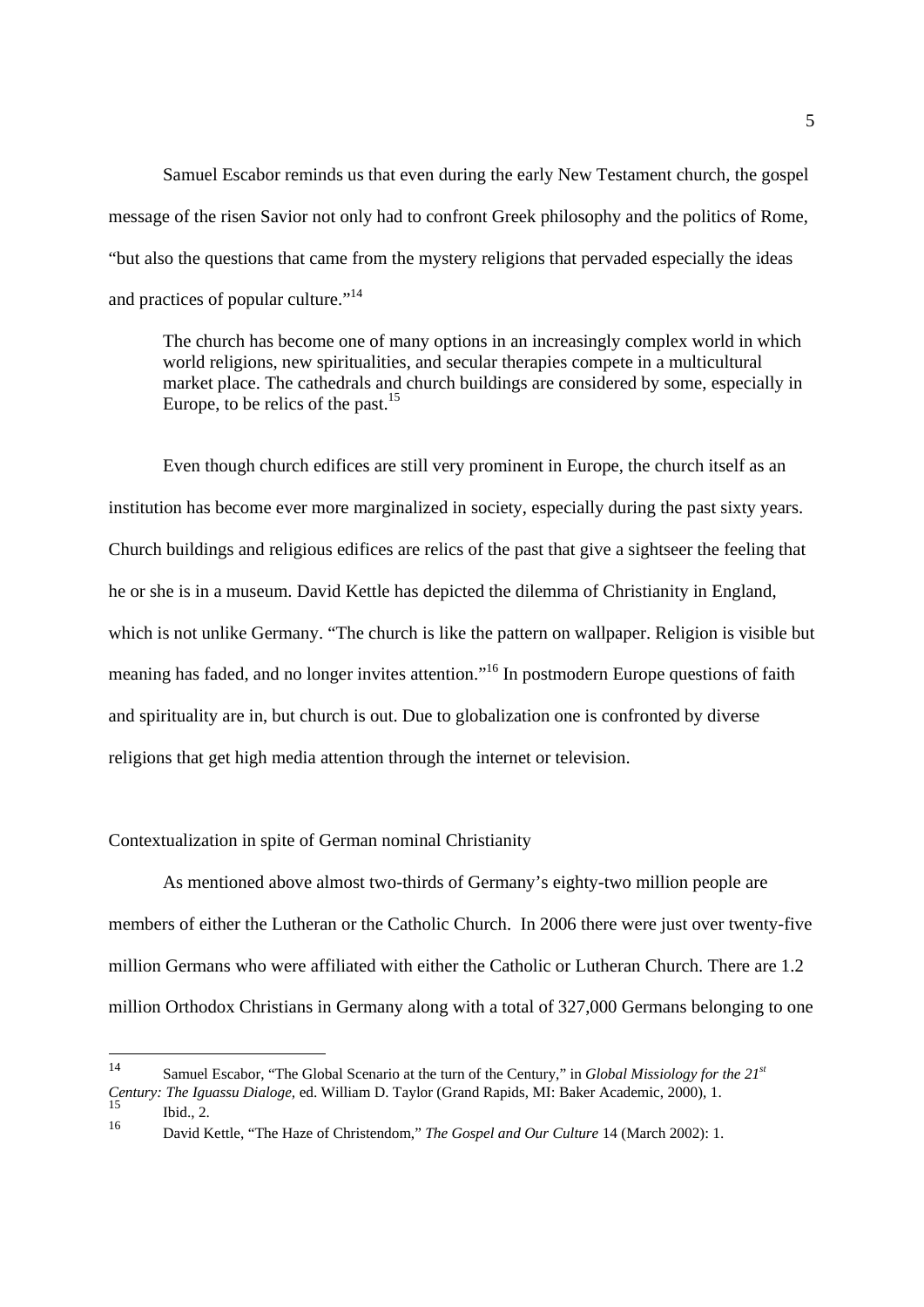of the free<sup>17</sup> churches.<sup>18</sup> In 1990 only about twenty-one percent of all Catholics attended mass on a weekly basis, in 2006 this figure dropped to fourteen percent.<sup>19</sup> In 2006 only about four percent of all Lutherans attended church on a weekly basis.<sup>20</sup> However, in 2006, over one-third of all Lutherans did attend church on Christmas Eve. $^{21}$  This author has spoken often with nominal Catholics or Lutherans who do not accept the doctrinal position or practices of their respective Church, yet remain paying members.22 Why is this so? The two *Großkirchen* (major churches - Lutheran and Catholic) for most Germans are closely identified with family tradition that is deeply rooted in culture rather than rooted in religious conviction itself. For many Germans to leave one of the *Großkirchen* would be the equivalent of rejecting or denying one's family heritage.<sup>23</sup> For example, in the Catholic tradition, when a child celebrates first communion at age eight or nine, an all-day celebration is held for family and friends. The child receives many gifts and this family tradition is a precious moment to cherish. In the Lutheran tradition, at age fourteen children attend confirmation classes over a period of several weeks, which leads up to a special confirmation of faith service in the local church.<sup>24</sup> Here too, family and friends come

<sup>17</sup> 17 Both the Lutheran and Catholic churches are state churches as they enjoy a very close relationship working with the German government at the national, state and even local level. As one example, special agreements are in place that both churches use taxpayer money to fund their religious instruction in the schools as well as fund departments Lutheran and Catholic theology at many state universities. The various Evangelical denominations in Germany are considered free churches because of the fact of their minority status and do not enjoy the close historical relationship to government as the much larger Lutheran or Catholic churches.

<sup>18 &</sup>quot;EKD: Steigende Tendenz bei Gottesdienstbesuch," *EKD Press Release,* June 20,2006, http://www.ekd.de/aktuell\_presse/news\_2006\_06\_20\_2\_statistik.html (accessed August 19, 2008).

<sup>19 &</sup>quot;Eckdaten 1990 – 2006," *Deutsche Bischofskonferenz,* http://www.dbk.de/zahlen fakten/statistik/index.html (accessed August 19, 2008).

 $^{20}$  "EKD: Steigende Tendenz."

<sup>&</sup>lt;sup>21</sup> Ibid. 22 The Lutheran and Catholic churches in Germany are financed through a church tax that is directly withheld from the salary of each member. The German finance ministry charges about 1% of the total which is collected as a service fee. The amount of church tax paid is proportionate to one's salary.

Members who want to leave the Lutheran or Catholic Church in Germany must go to the city hall or an equivalent governmental office to be taken off the church rolls. A fee is usually charged for this service.

<sup>24</sup> Generally one finds only a handful of people who attend a typical Lutheran Sunday church service. However, if you happen to attend a Lutheran church on Confirmation Sunday, the church will usually be full.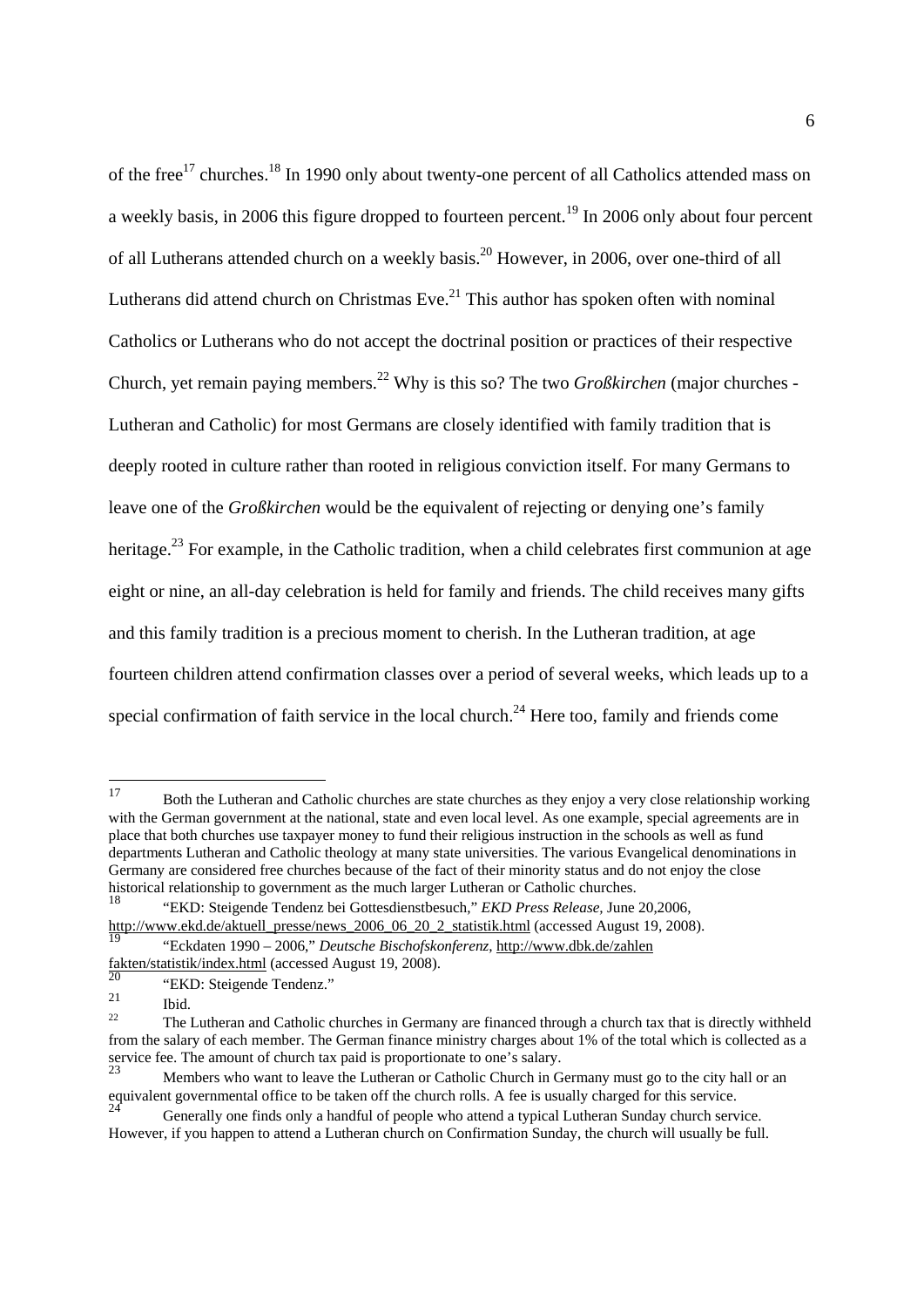together, for an all day celebration where many gifts are given. The scope of this celebration is similar to a high school graduation party in the United States. From a sociological perspective the first communion and confirmation could be considered a rite of passage. The young person is now attaining full social status in the Catholic or Lutheran church.<sup>25</sup> At the age of fourteen by German law a young person can decide to join or leave one of the *Großkirchen* without parental consent.

Even though most Catholic and Lutheran church members do not attend church, they, as the rest of German culture, continue to be suspicious of other Christian groups. Christian groups that are not affiliated with the Lutheran or Catholic Church are viewed generally as a cult. This perception of the free churches in Germany makes the task of sharing the good news of the gospel for Evangelical Christians a very challenging endeavor indeed. Even though there is mandatory Catholic and Lutheran religious instruction in German public schools, most students are never taught that there are other Christian churches outside the *Großkirchen* in Germany. This lack of education continues to foster the cult prejudice that is propagated in German society about other Christian groups. Sharing one's personal faith journey causes many Germans to be uneasy, since this is not generally practiced or taught by the *Großkirchen*. It may occur when someone begins to attend a free church that a concerned family member will contact the *Sektenbeauftragten* (theologian cult expert) of the Catholic or Lutheran church in his area to receive information about dangers of the free church being attended.<sup>26</sup> Often the concerned family member will then warn a family member of the dangers of attending a free church.

 $25$ 25 Allan Johnson. The Blackwell Dictionary of Sociology: A User's Guide to Sociological Language (New York: Blackwell Publishers, 2000), 262.

<sup>26</sup> The *Großkirchen* have hired *Sektenbeauftragter* who specialise in understanding the teaching of diverse religious groups and world views of other organisations outside of their own church. Primarily their function is to warn and educate church members about the dangers of such religious organisations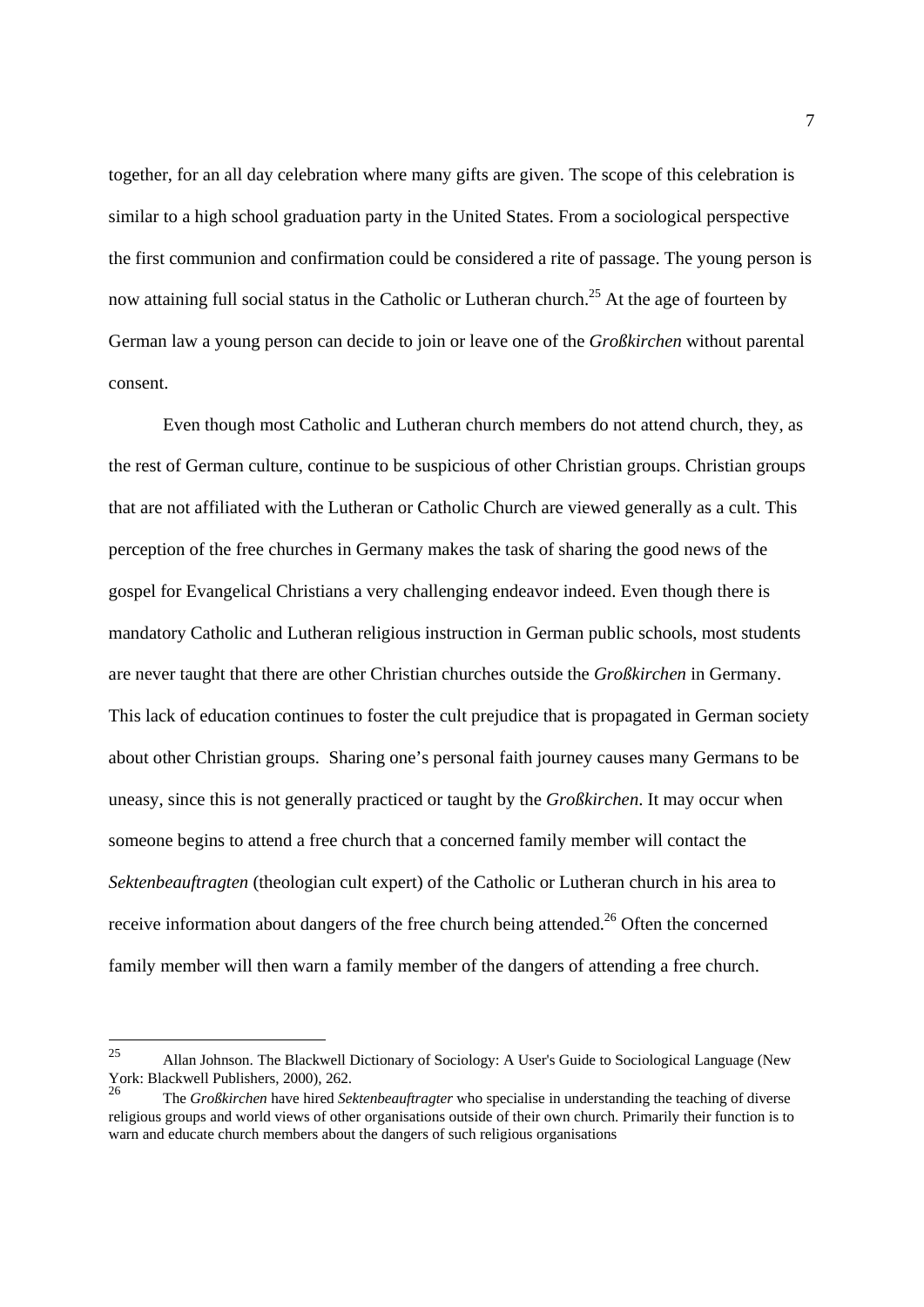Advertising our first Alpha Course as a new church in the local Bad Dürkheim paper resulted in having the *Sektenbeauftragter* from the Lutheran church call me personally. I asked him if he was aware of the Pentecostal movement in Germany which he said he knew nothing about. Following up on our phone conversation I sent him an information brochure about the German Pentecostal movement. Probably a concerned Lutheran church member in our area saw our church's ad and immediately contacted his church to begin an investigation. It is important that anyone doing missional work in Germany understand the cultural prejudice against free churches, as this does influence the contextual approach that one must take.

 As a side note Pentecostal and charismatic migrant congregations from Africa, Latin America and Asia are often permitted by the Lutheran or Catholic churches to use their facilities to hold worship services. Generally a local Catholic or Lutheran church would never allow a German speaking Evangelical church to meet in their building. Due to the social engagement of the *Großkirchen* to help the poor and newly arrived immigrants, such a practice would be acceptable. The Rhineland Lutheran Synod has established a ministry department to work specifically with the needs of immigrant church groups, who mostly have a Pentecostal or charismatic background.

#### Syncretism in Germany

According to Gailyn Van Rheenen, syncretism occurs when church leaders surrender biblical truths consciously or unconsciously to the dominating worldview in their culture.

 Syncretism then is the conscious or unconscious reshaping of Christian plausibility structure, beliefs, and practices through cultural accommodation so that they reflect those of the dominant culture. Or, stated in other terms, syncretism is the blending of Christian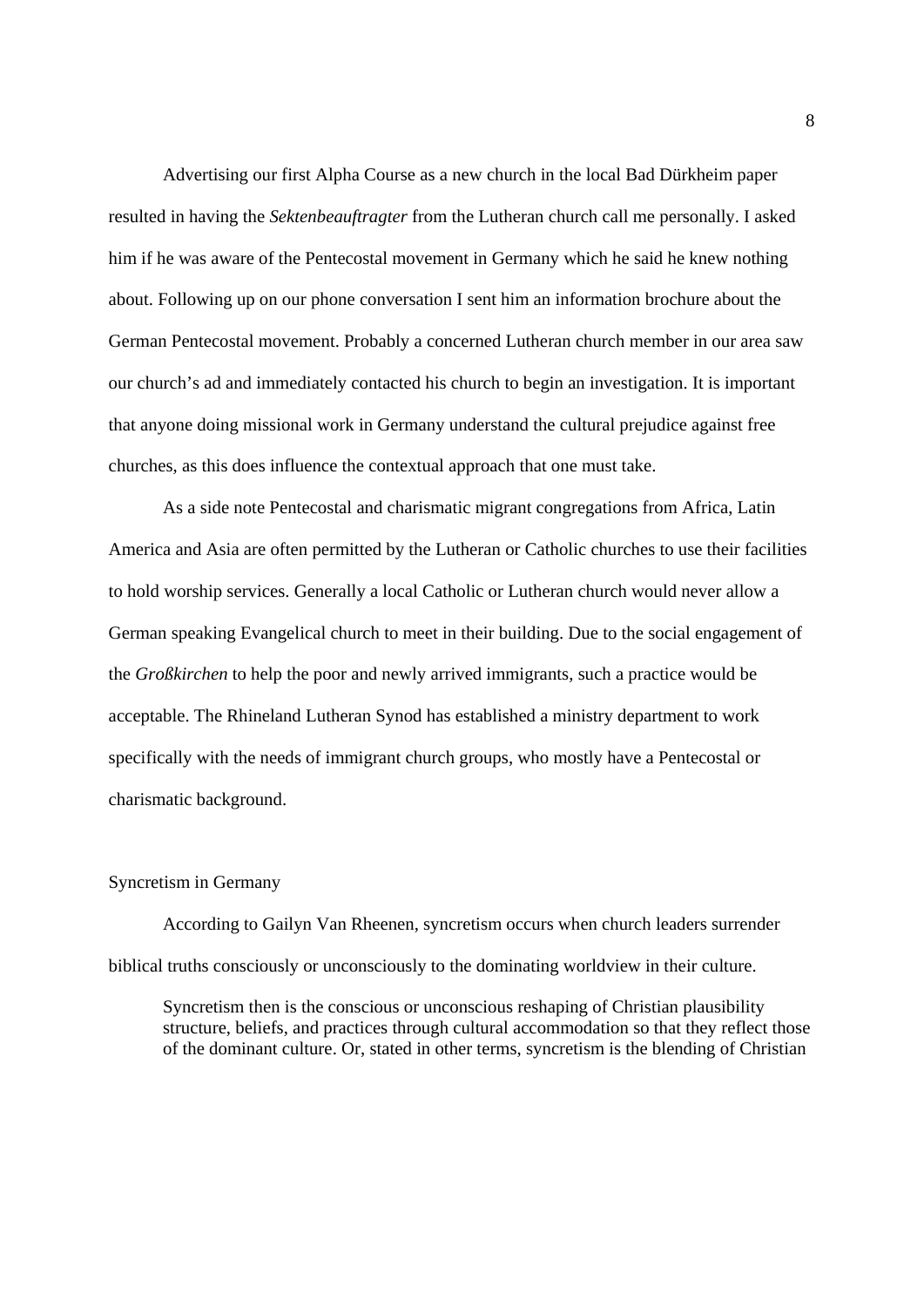beliefs and practices with those of the dominant culture so that Christianity loses its distinctiveness and speaks with a voice reflective of its culture.<sup>27</sup>

In observing the practices especially of the Lutheran church in Germany, one is struck by

its close alignment with the prevailing cultural mood. The following are several examples where

syncretism has taken a firm hold in the Lutheran Church.

- The approval of gay marriage ceremonies in the church
- The approval of gay marriage for pastors and bishops
- Carnival celebrations, similar to Mardi Gras in the United States, are held on church grounds
- The approval of abortion
- The approval of cohabitation
- Many Lutheran leaders label Evangelical Christians as extreme Fundamentalists due to their stand on biblical morality which many see as a sign of intolerance

In the German context the preaching of the gospel is becoming ever more challenging as men

and women distance themselves from a biblical worldview. The sad point remains that the liberal

church is leading the way in the exodus from an orthodox Christianity worldview.

<sup>27</sup> 27 Gailyn Van Rheenen, "Syncretism and Contextualization: The Church on a Journey Defining Itself," in *Contextualization and Syncretism: Navigating Cultural Currents* ed. Gailyn Rheenen (Pasadena, CA: William Carey Library, 2006) 7-8.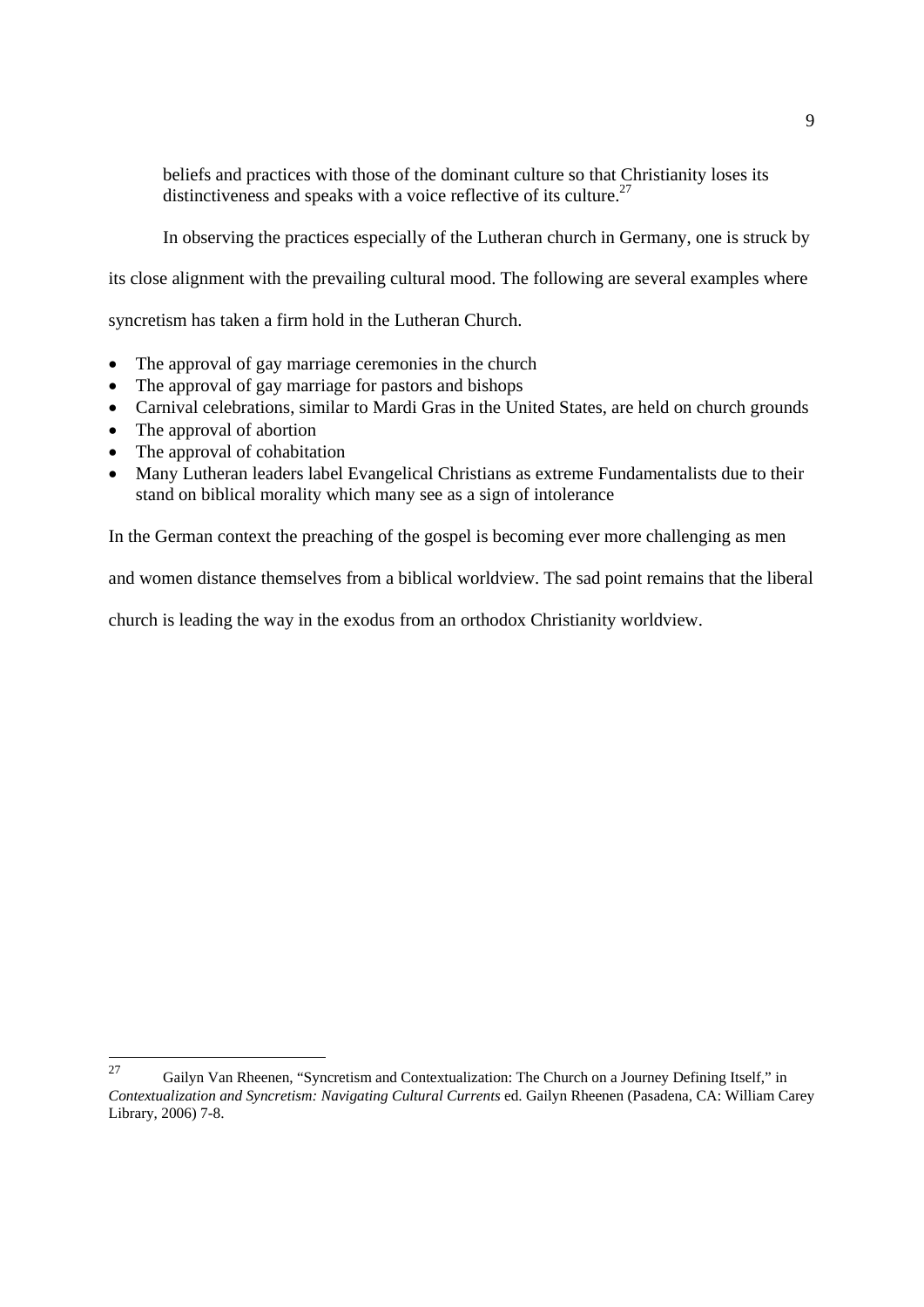#### PART 2

## TOWARD A CONTEXTUAL MINISTRY IN GERMANY

Pentecostal and Charismatic approaches in Contextualization

In Germany, as well as all of Europe, there are nasty head winds that the missional church is sailing directly into as it attempts to proclaim the good news of the gospel. These head winds, as already discussed, are to be found in a post-Christian and a postmodern worldview. Today, many dedicated German Christians are frustrated and disappointed, after having tried so many different methods to reach men and women with the claims of Christ.

 The church and all Christians are predestined as full-participants in God's saving mission. That is why we do not need to hide or excuse his or our task that is to be accomplished. In humble brokeness and in the knowledge of our own guilt and failure, we still have something to say to the world about its salvation as well as without hesitation proclaim that the kingdom of God is truly near.<sup>28</sup>

Pentecostal and charismatic services give expression to human feelings and this should be viewed as a holistic ministry approach. The postmodern man or woman is not just concerned about reason and logic, but matters of the heart. Tjong points to Michael Frost and Alan Hirsch who stress that the church must move to a more Hebrew approach which is emotionally based as opposed to the Greek approach that is logic and reason driven.<sup>29</sup> For Jean-Daniel Pluss. Pentecostals and charismatics offers opportunities for those of the twenty-first century European mind-set in that Biblical teaching represents tradition on the one hand and the Holy Spirit's leading on the other, which is significant for personal experience. From this perspective, the

<sup>28</sup> 28 Wolfgang Günther, "50 Jahre missio Dei," http://www.ekkw.de/angebote/mission/

missionsfestival/deutsche \_version/hintergrundinfos\_guenther.htm (accessed September 14, 2007).  $\frac{29}{\text{Topg}, 23.}$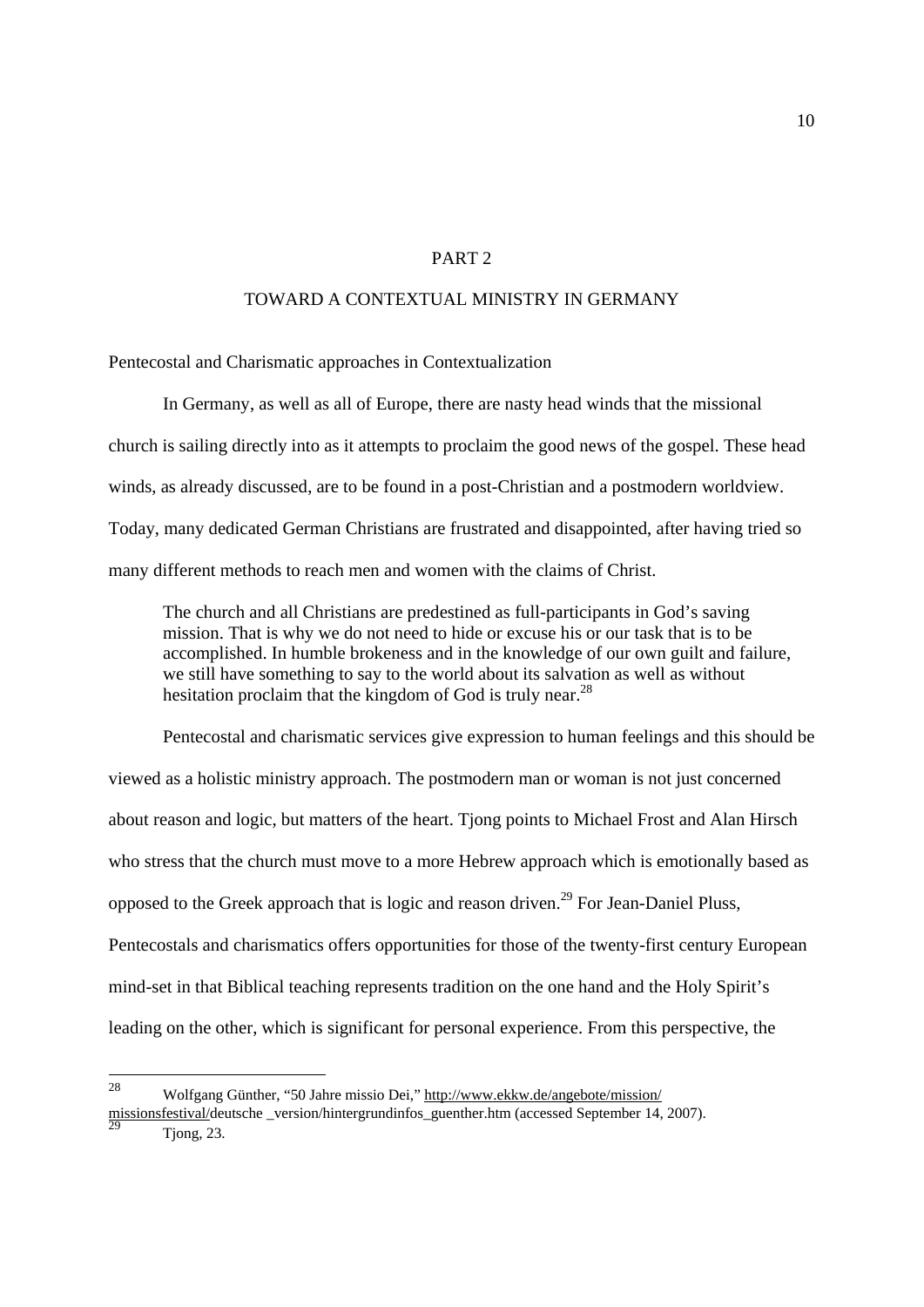modern European is better equipped through Pentecostalism to deal with secularization, in that one can integrate tradition and experience in a balanced manner.<sup>30</sup> For Pluss, globalization is one possible expression of secularization that reaches to all ends of the world. Since Pentecostalism has become in the last fifty years a global phenomenon, its form of religious expression is able to better adapt to the major societal and cross-cultural transitions that are taking place. In this sense, globalization presents more of an opportunity than a hindrance for the spread of the gospel through Pentecostal movements.31

Jeremy Rifkin in his book the *European Dream* attempts to describe what he believes occurring on the European cultural stage.

 If the post-modernists razed the ideological walls of modernity and freed the prisoners, they left them with no particular place to go. We became existential nomads, wandering through a boundaryless world full of inchoate longings in a desperate search for something to be attached to and believe in. $32$ 

Peter Aschoff, a charismatic Lutheran pastor in southern Germany, is a strong proponent of the emerging church. Aschoff has developed in his own parish an incarnational approach to ministry, which attempts to give answers to the existential questions that Rifkin has raised. "I do not expect that you come into my world and become one of us, rather I desire to come into your world and become one of you so that God can change and heal this world."<sup>33</sup> Pentecostal churches too must develop a missional paradigm that is in keeping with an incarnational theology based upon New Testament teaching. Scriptural truths that are found in John 1:14 and

<sup>30</sup> Jean-Daniel Pluss, "Globalization of Pentecostalism or Globalization of Individualism? A European Perspective," in *Globalization of Pentecostalism: a Religion Made to Travel,* ed. Murray W. Dempster, Byron D. Klaus, and Doug Petersen (Carlisle, U.K.: Regnum Books International, 1999), 177-178.

 $\frac{31}{32}$  Ibid.

<sup>32</sup> Jeremy Rifkin, *The European Dream* (New York, NY: Penguin Books, 2005), 5.

<sup>33</sup> Peter Aschoff, "missioninkarwiebitte?,"http://www.elia-gemeinschaft. de/wordpress/ 2006/05/02/petersgedanken/theologie/missionalinkarnawiebitte (accessed September 11, 2007).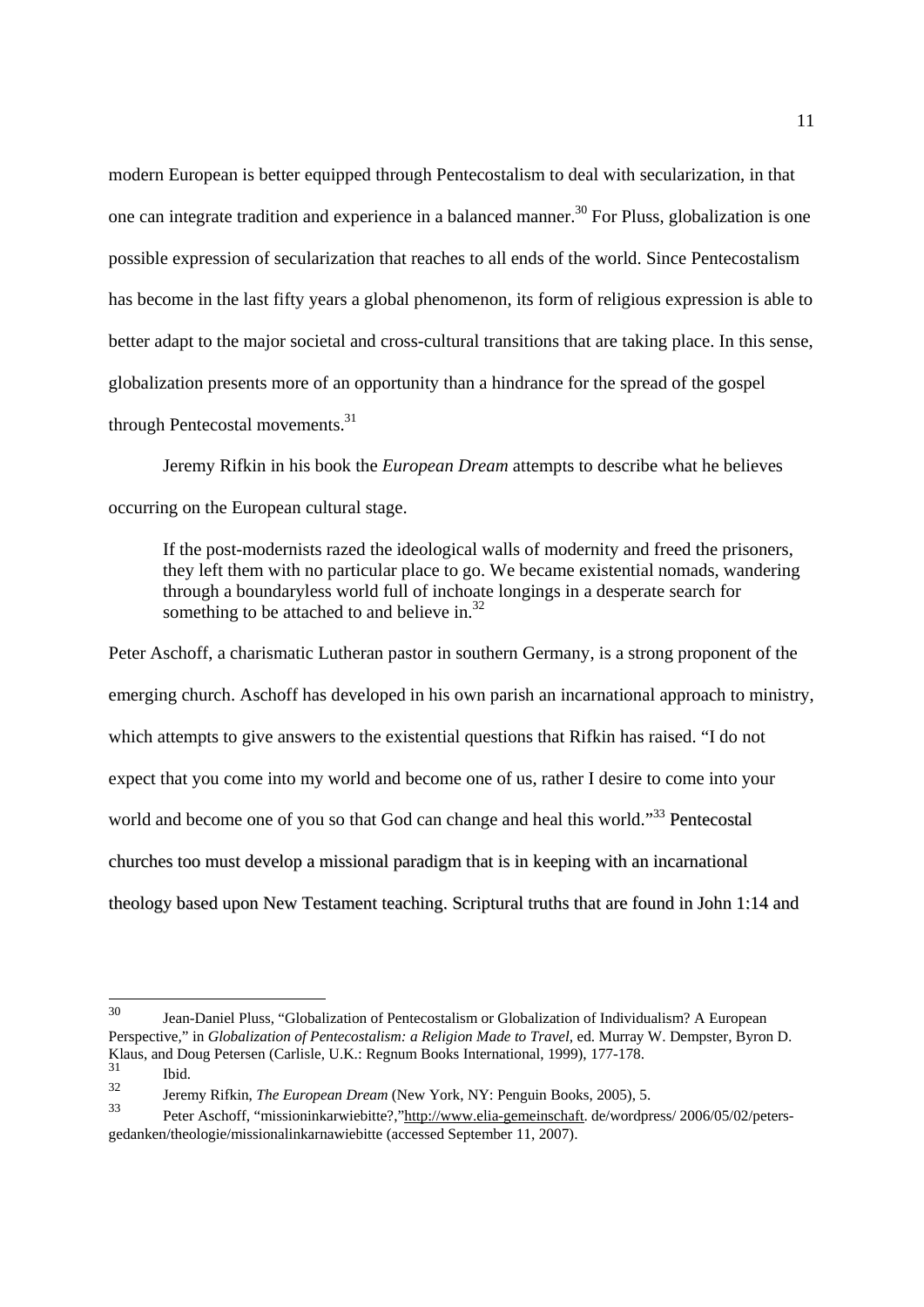Philippians 2: 5-11 emphasize and underscore that God is with us and he is an integral part of our servanthood ministry to a lost and dying world.

 Hiebert calls for the church to move beyond both the colonialist and the anticolonialist approach to embrace a responsible, global prospective that acknowledges both commonalties and differences among peoples and that admits both positive and negative elements of local cultures and religious traditions. The arrogance of the past is to be replaced by an incarnational witness that lives out the unchanging truth of the gospel in local settings.<sup>34</sup>

Dean Fleming rightly assesses that some of the most helpful discussion today about contextualization is coming from those pastors and leaders who are attempting to provide insight into reaching out to the postmodern person in the western world.<sup>35</sup> Many of these leaders are not aware of the issue of contextualization itself. The missional approach of the emerging church means "values in ongoing relational-incartional presence" among neighbors and friends as opposed to an occasional "event-attractional possibilities at some other location."36 Here follows a list of approaches emerging church leaders take in their ministry to postmodern men and women, which I believe to be applicable for appropriate contextualization in the German setting.

- Choose organic principles over programmatic approaches.
- Choose to create a culture of producers instead a culture of consumers.
- Choose the contextual local approach over generic universal materials.
- Choose the intentional and strategic over the experimental and pragmatic.
- Choose gradual change and impact, unless the Holy Spirit presses for urgency.
- Choose corporate participation over institutional ownership.
- Choose an external/Kingdom focus over an internal/Christendom focus.
- Choose narrative theology over systematic theology.
- Choose mentoring systems approaches to multiplication discipleship over informational program approaches to discipleship.

 $34$ 34 Harald A. Netland, "Introduction: Globalization of Theology Today," in *Globalizing Theology: Belief and Practice in an Era of World Christianity* ed. Craig Ott and Harold A. Netland, (Grand Rapids, MI: Baker Academic,  $2006$ , 29.

<sup>35</sup> Dean Fleming, *Contextualization in the New Testament: Patterns for Theology and Mission*  (Downers Grove, IL: InterVarsity Press, 2005),14.

<sup>36 &</sup>quot;Paradigm Profiling in The Missional Zone Part 1: Missional SynchroBlog Post,"http://futuristguy.wordpress.com/2008/06/22/paradigm-profiling-in-the-missional-zone/ (accessed July 23, 2008).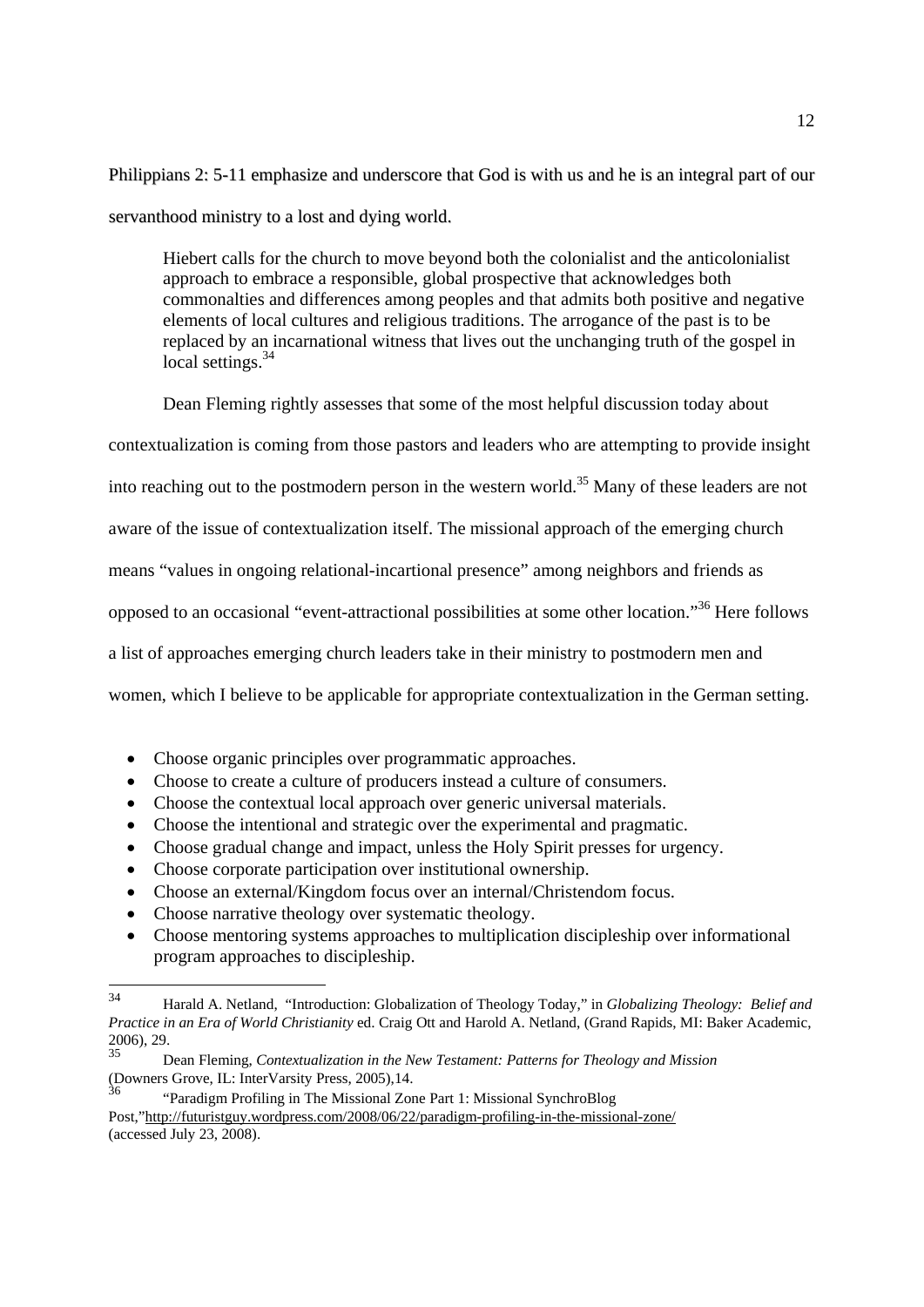• Choose words of Jesus over those of other biblical authors.<sup>37</sup>

Along these lines, Doug Oss proposes that Pentecostals preaching incorporate images rather than traditional illustrations in sermon communication. For Oss the use of sermon illustrations have probably out-lived their time.

 It is much easier for a listener to recall an image (photograph, movie clip, song, story) than other kinds of illustrative material. An image linking a key analogy to the central biblical principle of a sermon helps plant that principle firmly in the right – not just the left – hemisphere of one's brain. $3$ 

For Pentecostal ministers it is important that the images used reflect German culture, causing the audience to quickly understand the point that is being made. At the same time, it must be pointed out that many images from Hollywood movies and English language pop and rock music can provide symbolic meaning for a German audience that is very much influenced through cultural globalization. Today in German youth ministries there is a mixing of English vocabulary with German sentences that is almost embarrassing at times.

The Priority of Personal Relationships in Contextualization

In the Buddhist context, Alan Johnson stresses that personal relationships are the primary key to bringing people to faith in Jesus Christ. The methodology used in presenting the gospel message is not as important as the quality of the relationship, which has been established to the sincere seeker.<sup>39</sup> As a church planter I would wholeheartedly concur that Johnson's assessment is valid even within the German context. Recently I learned how four German believers attending our home group began their faith in Jesus Christ. One person had established a relationship with

<sup>37</sup>  $\frac{37}{38}$  Ibid.

<sup>38</sup> Doug Oss, "Real Life Preaching: Creating Suspense," *Enrichment Journal* 13, no. 3 (Summer 2008), 158.

<sup>39</sup> Allan Johnson, "The Need for Contextualization in the Buddhist World" (Lecture with Power Point presented at the Assemblies of God Theological Seminary, Springfield, MO, June 2008).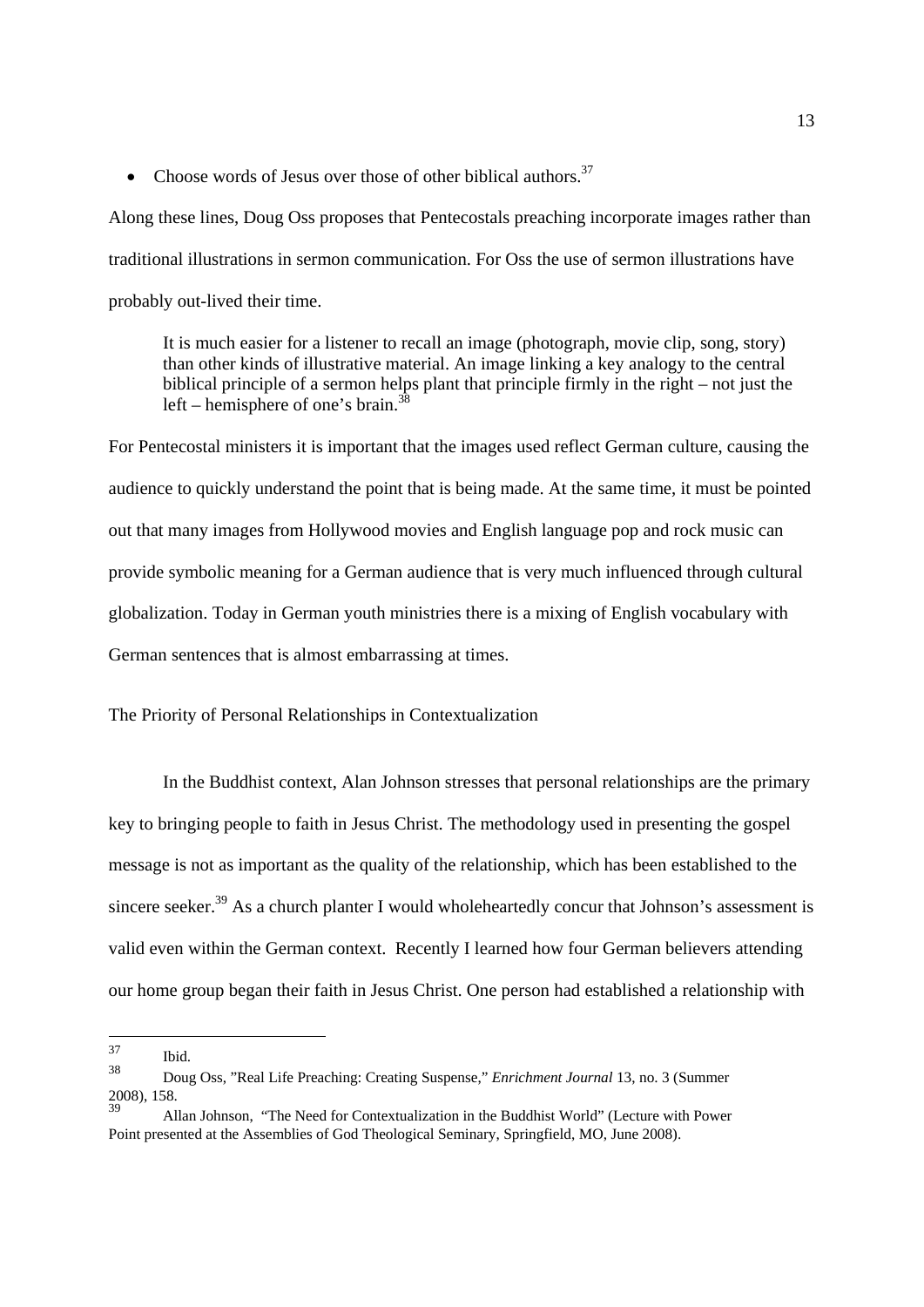a Christian neighbor, while the other three had first established a relationship with a Christian colleague at work.

 In the last fifteen years the Alpha Course developed by Anglican Pastor Nicky Gumble has been probably become one of the most successful tools used by Evangelical churches in Germany to reach men and women for Christ. This ten-week course on the Christian faith begins each session with participants enjoying a well-prepared meal with the goal of establishing personal relationships. Toward the end of the course, participants will spend a weekend together for teaching as well as relationship building. Approximately two million people in the United Kingdom and nine million people worldwide have attended an Alpha Course.<sup>40</sup> Through my own personal observations in Germany I am aware of many men and women who have come to faith in Jesus Christ through the Alpha Course.

Johnson concludes that these personal networks of evangelism are very important as nonbelievers can observe more closely the lives of believers that help them to be more open to the gospel message.

 The most important thing is the relationship you build with another person. They want to see something that works, they want to see integrity and a changed life. Your life is the music that sets the context for the words of the Gospel and illustrates them to help them make sense. $41$ 

#### The Priority of Dialogue in Contextualization

Alan Johnson brings out that dialogue is more effective in presenting the gospel to Buddhists than simply holding a long monologue.<sup> $42$ </sup> In the German context, the missional approach must include effective dialogue that is grounded in a contextual apologetic. Often

<sup>40</sup> 40 "Ever wondered what it's all about?" *The Alpha Course*, http://uk.alpha.org/ (accessed August 18,  $2008$ ).

 $\frac{41}{42}$  Johnson, "The Need for Contextualization."

Ibid.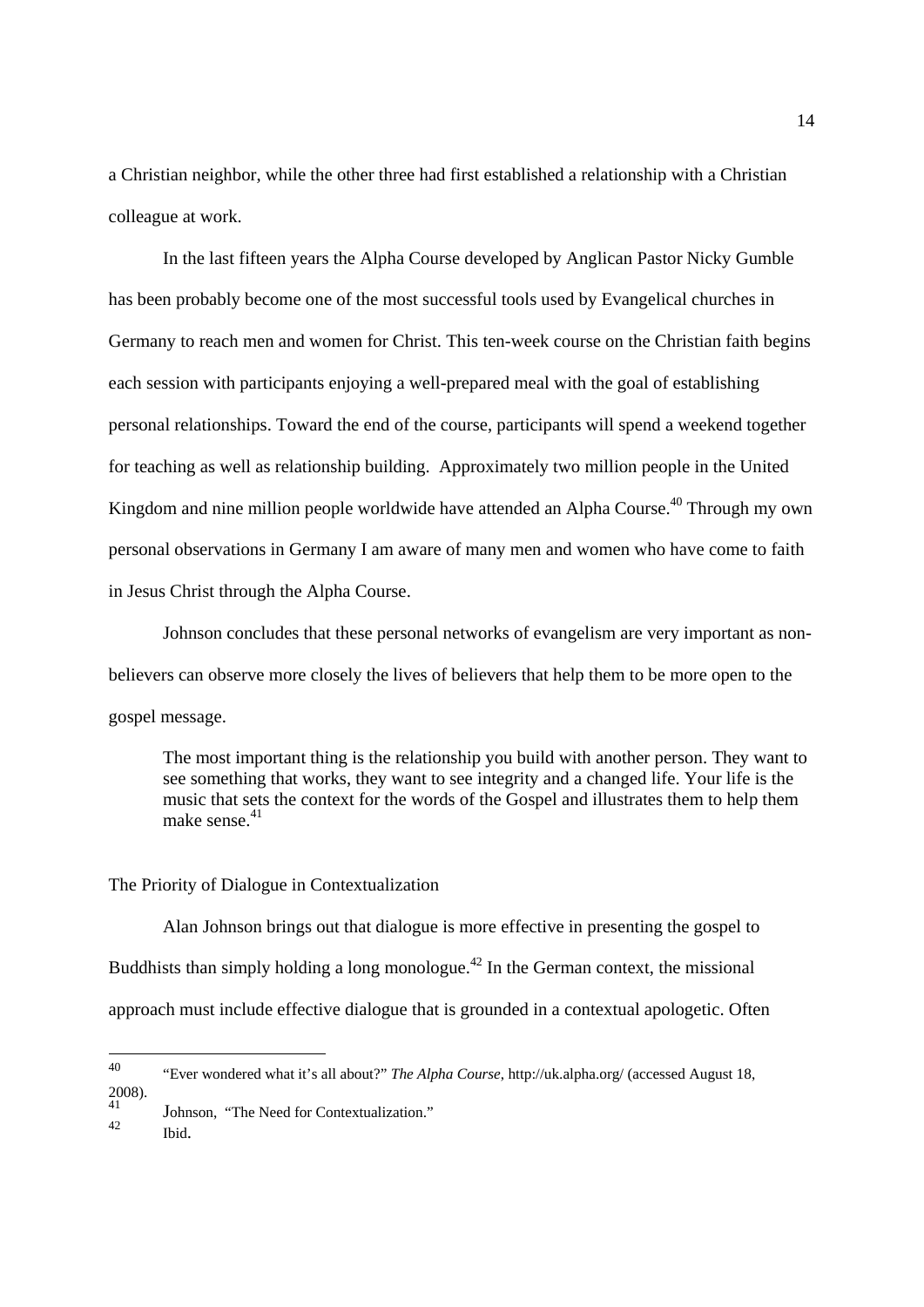before moving to an adequate presentation of the gospel in Germany one must effectively give answer to the misconceptions that prevail concerning true biblical Christianity. The following list presents some of the misconceptions that Germans have concerning the gospel message. The serious student of German contextualization must find an answer to these questions so that he or

she can lead the interested person to faith in Christ.

- The Bible is a book of many contradictions and countless myths.
- Science is to be valued above faith and religion.
- The institutional church effectively engages in social work but beyond that it is totally out of touch with the real world.
- Church is only for older people:
- Any so-called Christian group that is not Lutheran or Catholic must be a cult.
- The free churches of Germany are an American invention.
- Free churches are viewed in the same category as the Jehovah Witness, Mormons, and Scientology.
- The negative label of "Fundamentalism" is utilized by the media to describe free churches. Many Lutheran church leaders and theologians alike utilize this Evangelical bashing technique to degrade the free churches.
- What is so special about Christianity since all religions lead to the same God?

It is imperative for missionaries and ministers that we listen as well as speak and find out

areas of confusion and anticipate objections so that we can create clarity of understanding.

The Priority of Locality in Contextualization

Striving to present the gospel means we must find points of local identification to help the seeker more effectively understand Christianity's true meaning. As a church planter I have intentionally incorporated into my communication ideas and pictures that relate to the immediate cultural context of ministry. For example, during ministry in the Saarland region I would from time to time make reference to regional dishes and cultural practices that seem to always bring me closer to the listening audience. Simply using a phrase in the local dialect can help to make a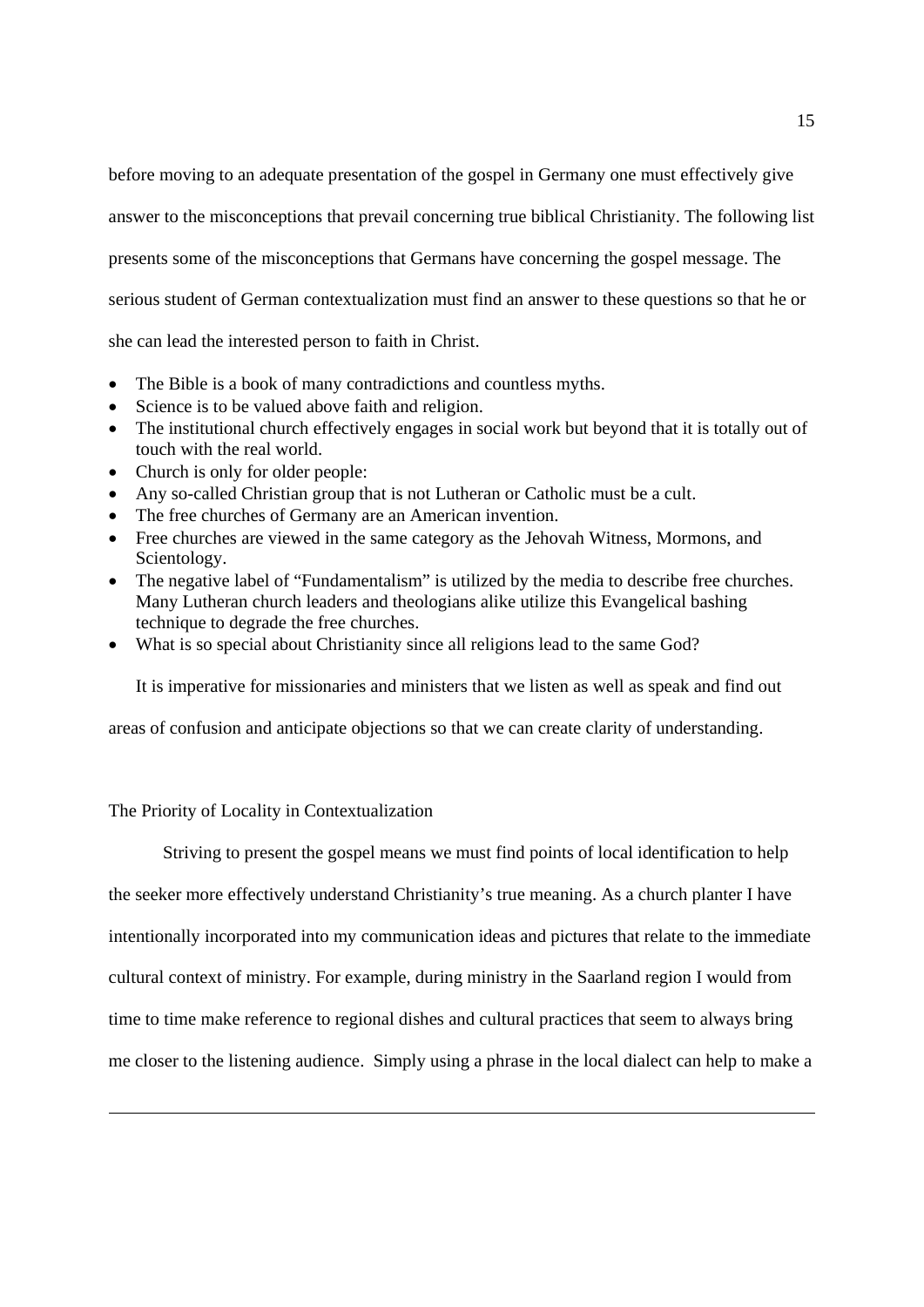special connection with people we are trying to reach. In our attempt to speak about local culture, we are communicating that we want to reach their culture and we are genuinely interested in the culture itself.

Recently I met with the mayor of Bad Dürkheim where we are planting a church. I intentionally brought along one of the men from our congregation who was born and raised in the area and thusly he could speak the local dialect. The mayor needed to know that our new church is an integral part of the local culture that does not just attract cultural outsiders. During church services I intentionally have people from the local area share how Christ has changed their life in their cultural context. When this occurs, the non-believer in the audience can not use the excuse this is a foreign faith from Berlin or Munich or the United States, but must admit that someone from his or her local culture are on a faith journey. Dean Fleming believes that human cultures are not just to been seen as part of the Fall.

 Paul affirms cultural particularity and uses it to bring the message of Christ to the world. In his celebrated statement of flexibility for the sake of mission in 1 Corinthians 9:19-23, Paul declares he is willing to adapt his social behavior to either the Jewish or a Gentile ("those outside the law,"  $\overline{1}$  Cor.  $\overline{9}$ : 21) cultural setting in order to win both Jews and Gentiles to Christ.<sup>43</sup>

As a church planter I often use the personal testimonies of Germans who have come to Christ because the listener can not say this is a foreign religion and can generally relate to several parts of the narrative. Often I have shared the spiritual journey of my wife, Mechthild, who grew up nominally Catholic, but as a teen-ager considered herself to be an atheist, wanting nothing more to do with the Catholic church. At the age of twenty-one she moved to Wiesbaden to take a new job and became friends with her neighbor, Sabine, who was a new Christian. Sabine openly shared her new found faith and Mechthild responded, as most Germans would, thinking Sabine

 $43$ Fleming, 126-127.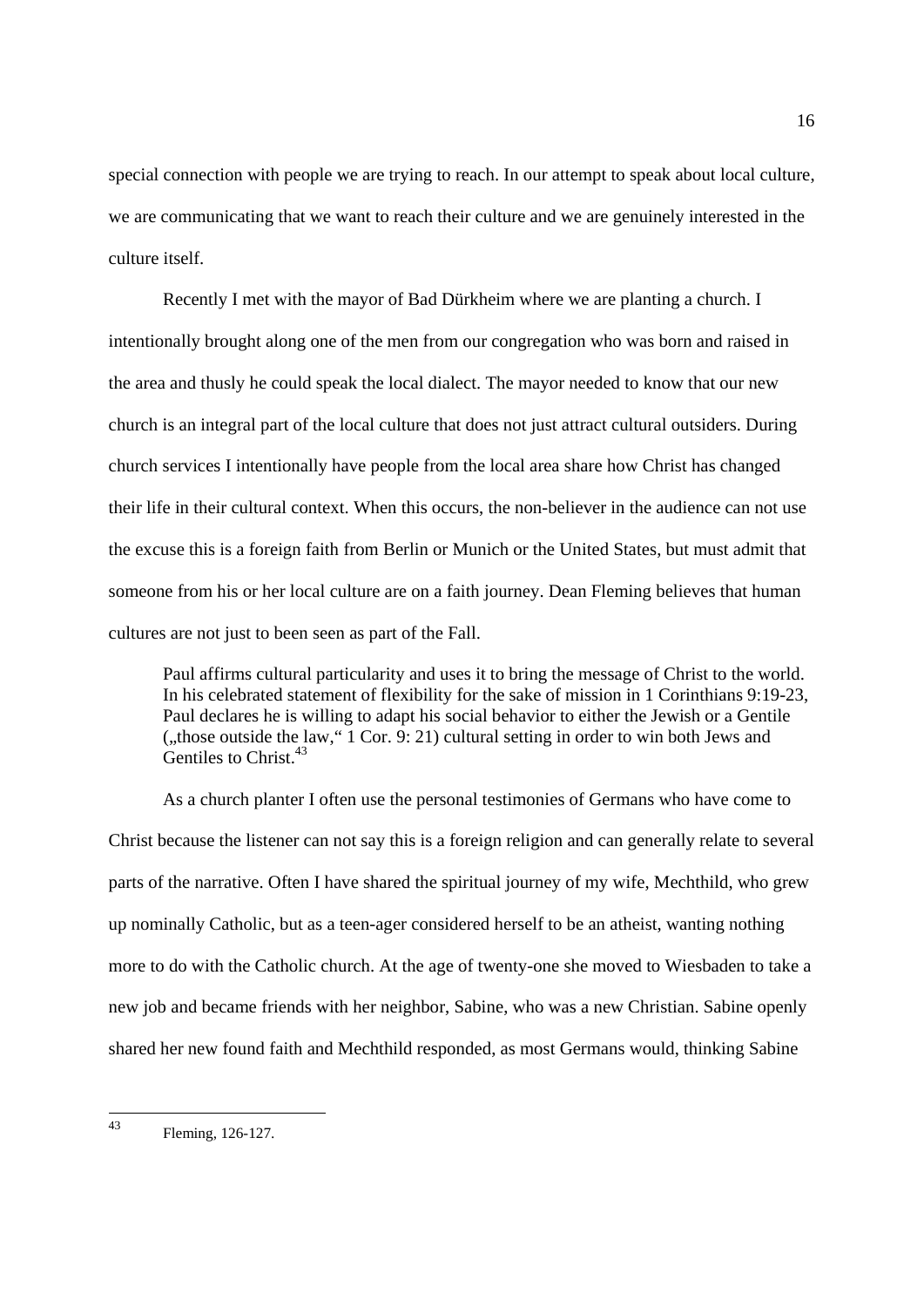must be in a cult. Finally, one day, Mechthild bought her first Bible thinking that she could better argue against the claims that Sabine was making. Several months later Mechthild surrendered her life to Christ. This narrative is very effective as many Germans do not believe in a higher being and at the same time are almost antagonistic when it comes to speaking about the two

### *Großkirchen*.

Charles Van Engen goes one step further as he tries to explain in a somewhat theoretical manner that the local is of priority but it is connected in a global context.

 I have chosen to use the world *glocal* here as a way to signal a kind of simultaneity in the nature of the church of Jesus Christ that is at once global and local in a number of senses. I will suggest that in the twenty-fist century the church of Jesus Christ needs to become more explicitly what it already is: glocal in its essence, glocal in its theologizing, and glocal in its missional calling.<sup>44</sup>

*Glocalization* is a way in which the local contextual perspective seeks to better understand the world through the "lens of the simultaneous interaction, the interweaving influences, the dynamic, always-changing multidimensional interrelatedness of the global and the local."45 This dynamic recognizes that the local church must always see itself as part of a global Christian community that is sharing the good news of the gospel in a more universal way. As men and women come to Christ locally their faith will have expression first at the local level but it to will have influence upon the "global" Christianity.

<sup>44</sup> Charles E. Van Engen, "The Glocal Church: Locality and Catholicity in a Globalizing World," in *Globalizing Theology: Belief and Practice in an Era of World Christianity* ed. Craig Ott and Harold A. Netland (Grand Rapids, MI: Baker Academic, 2006), 157.

<sup>45</sup> Ibid., 159.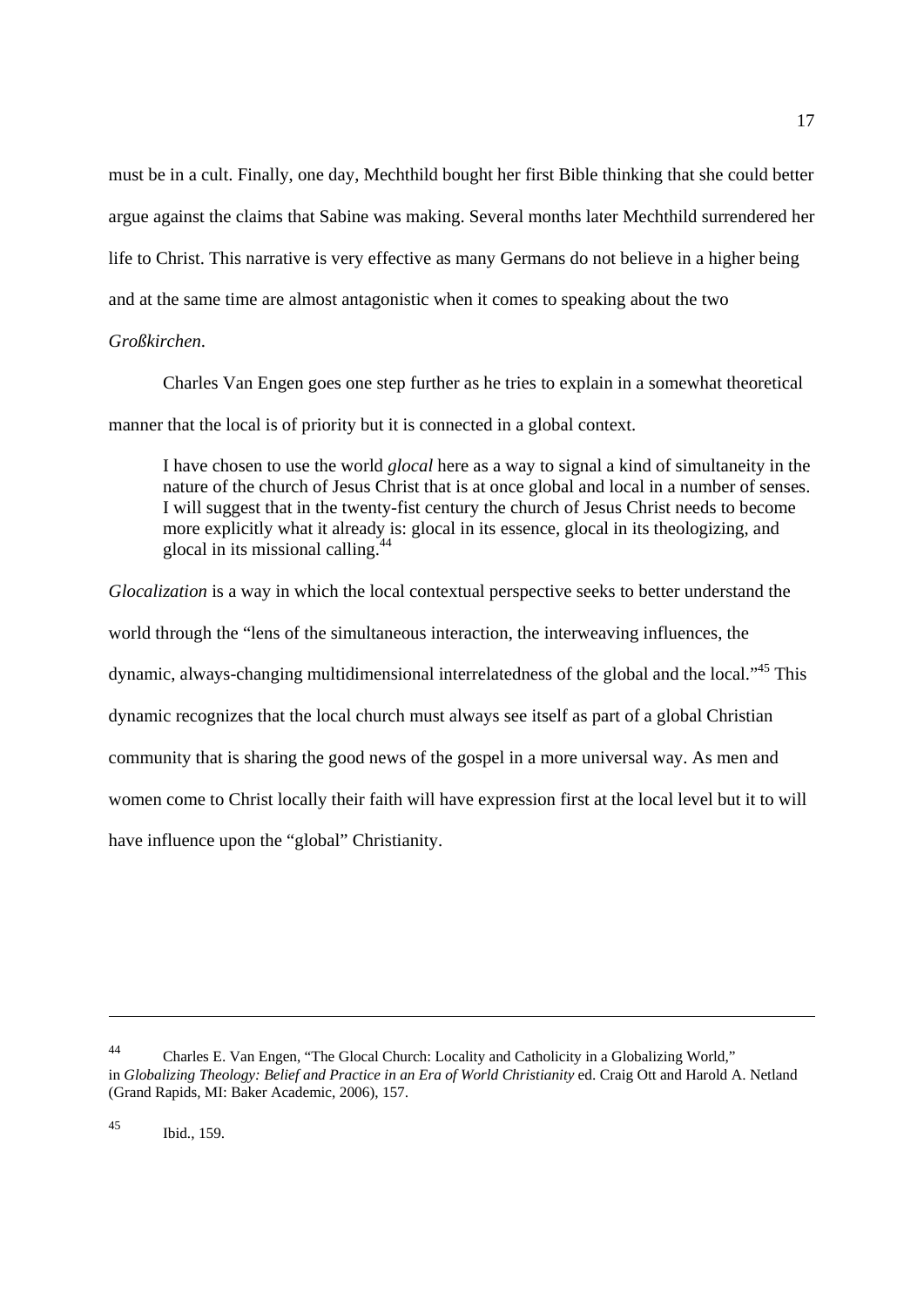#### **CONCLUSION**

No one culture can grasp all the truths that are found in the Scriptures. One culture will identify biblical truths that another culture may overlook.<sup>46</sup> The pursuit of intercultural theologizing is one aspect of ministry that I find as a missionary to be very rewarding. Knowing at least two cultures well helps the missionary to get a better handle on the "whole counsel of God." "Believers from every nation can enhance their understanding of God's revelation and correct their own blind spots by listening to the theologies of churches from other cultures."<sup>47</sup>

There cannot just be one approach to ministry in Germany. There will be multiple means and various avenues yet to be discovered, that indeed will foster effective contextualization. In recent years the introduction of the Alpha Course and the Willow Creek seeker-sensitive church service have done much to bring the Evangelical church in closer proximity with the prevailing German cultural mind-set. Being in the forefront of twenty-first century evangelism means much more than simply handing out a track or setting up a tent on an open field where the gospel will be preached. The priority of establishing personal relationships in the postmodern era will become ever more important. Seekers are more concerned about who we are in our approach to life than the message communicated with words. Jesus proclaims that we are indeed the salt of the earth as well as the city set on a hill for all to see.

Finally, Dean Fleming reminds us that contextual theology is never a finished product.

 We may attain clear theological understandings for a particular time and place as a result of critical reflecting on the gospel. But cultures and societies change. New questions

 $46$ 46 Steven Strauss, "The Role of Context in Shaping Theology," in *Contextualization and* 

*Syncretism: Navigating Cultural Currents* ed. Gailyn Rheenen (Pasadena, CA:William Carey Library, 2006), 118.  $47$  Ibid., 121.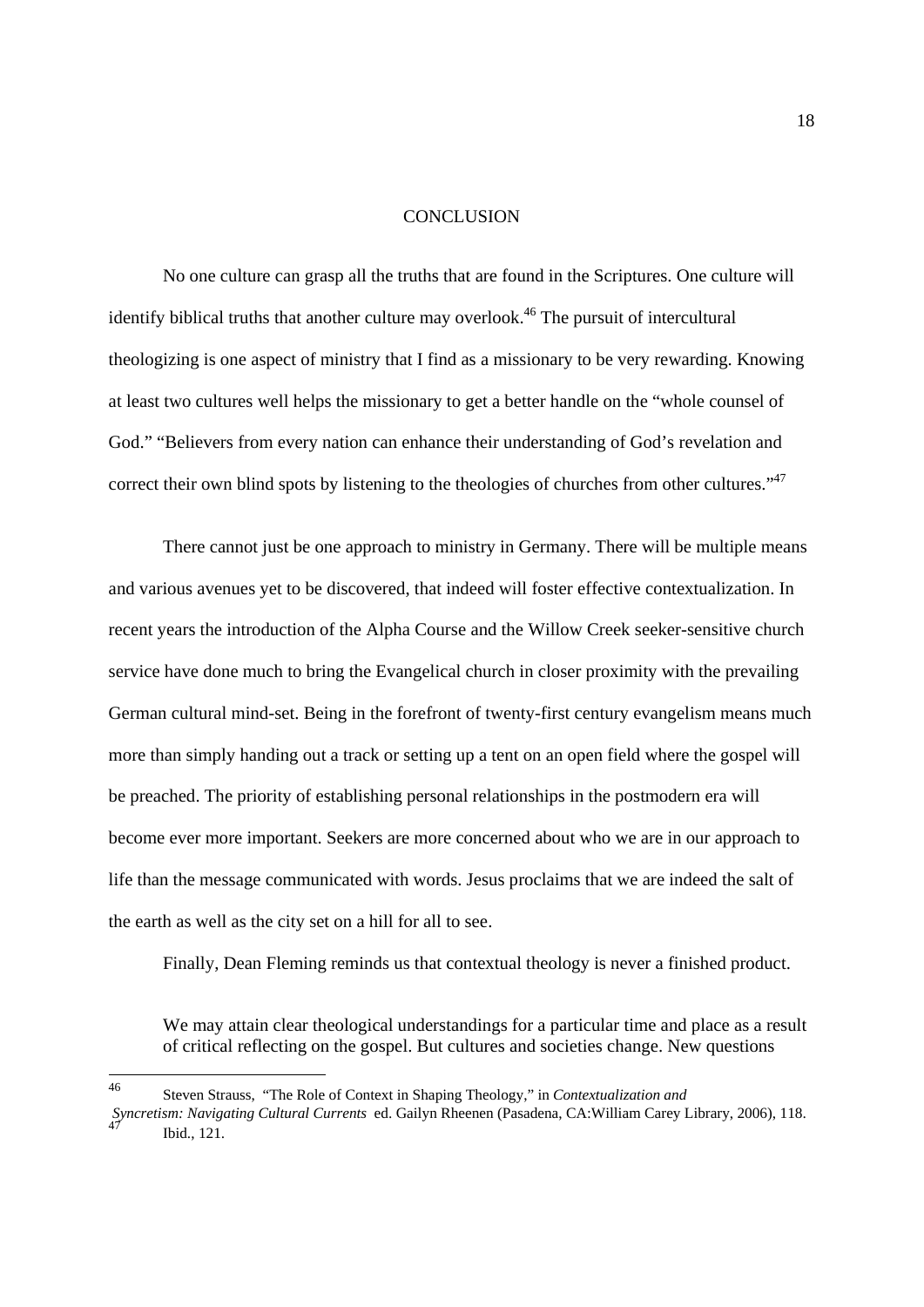arise. We must remain open to the need to reevaluate and reformulate our theology in light of fresh insights into Scripture and altered external circumstances. Like the book of Acts, contextualizing the gospel is an open-ended story.<sup>48</sup>

May the Lord of the harvest help us as missionaries and ministers to grasp what priorities are to be established as we share the good news of the gospel in Germany within the context of our own locality. Methods and approaches will always change as to how we share the good news, which in a nutshell is what effective contextualization is all about. The message never changes as the words of Jesus are just as relevant today as they were two thousand years ago when he encountered a tax collector who was desperate for redemption. "For the Son of Man came to seek and to save what was lost." (Luke  $19:10^{49}$ )

<sup>48</sup> 

<sup>48</sup> Fleming, 322. 49 *The Holy Bible, New International Version* ((New York: Zondervan, 1978).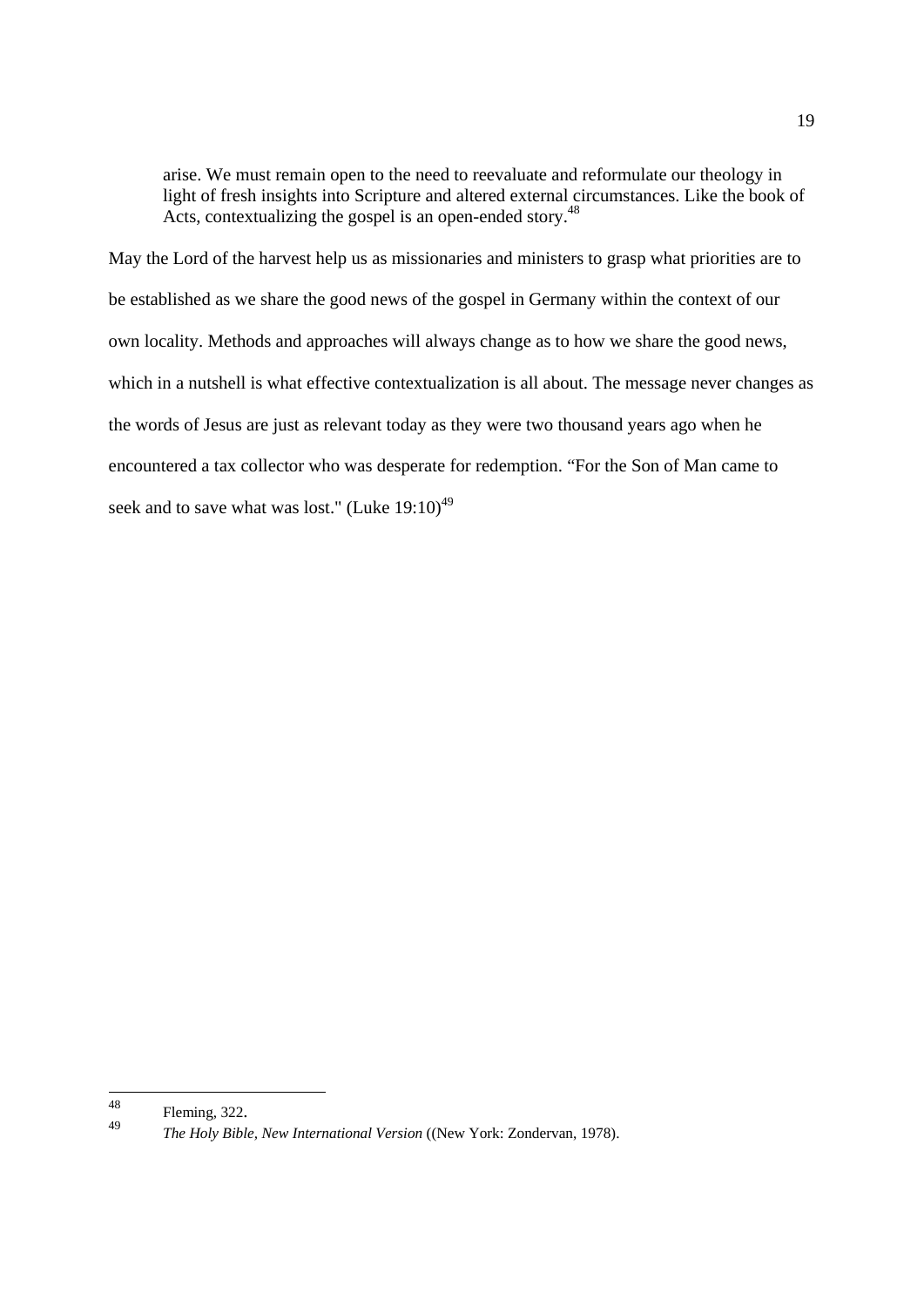#### REFERENCES CITED

- Aschoff, Peter. "Missioninkarwiebitte," http://www.elia-gemeinschaft. de/ wordpress/2006/05/02/peters-gedanken/theologie/missionalinkarnawiebitte (accessed September 11, 2007).
- "Christen in Deutschland 2006." *Evangelische Kirche in Deutschland*, http://www.ekd.de/statistik/mitglieder.html (accessed August 19,2008).
- "Eckdaten 1990 2006." *Deutsche Bischofskonferenz,* http://www.dbk.de/zahlen fakten/statistik/index.html (accessed August 19, 2008).
- "EKD: Steigende Tendenz bei Gottesdienstbesuch." *EKD Press Release,* June 20,2006, http://www.ekd.de/aktuell\_presse/news\_2006\_06\_20\_2\_statistik.html (accessed August 19, 2008).
- Escabor, Samuel, "The Global Scenario at the turn of the Century," in *Global Missiology for the 21st Century: The Iguassu Dialoge*, ed. William D. Taylor. Grand Rapids, MI: Baker Academic, 2000.

"Ever wondered what it's all about?" *The Alpha Course*, http://uk.alpha.org/ (accessed August 18, 2008).

- Fleming, Dean. *Contextualization in the New Testament: Patterns for Theology and Mission*. Downers Grove, IL: InterVarsity Press, 2005.
- Günther, Wolfgang. "50 Jahre missio Dei," http://www.ekkw.de/ angebote/ mission/missionsfestival/deutsche\_version/hintergrundinfos\_guenther.htm (accessed September 14, 2007).
- Johnson, Allan. "The Need for Contextualization in the Buddhist World." Lecture with Power Point presented at the Assemblies of God Theological Seminary, Springfield, MO, June 2008.
- Johnson, Allan*. The Blackwell Dictionary of Sociology: A User's Guide to Sociological Language*. New York: Blackwell Publishers, 2000.
- Kettle, David. "The Haze of Christendom." *The Gospel and Our Culture* 14, no 1 (March 2002): 1-2.
- Lingenfelter, Sherwood and Marvin Mayers*. Ministering Cross-Culturally: An Incarnational Model for Personal Relationships.* Grand Rapids, MI: Baker, 2003.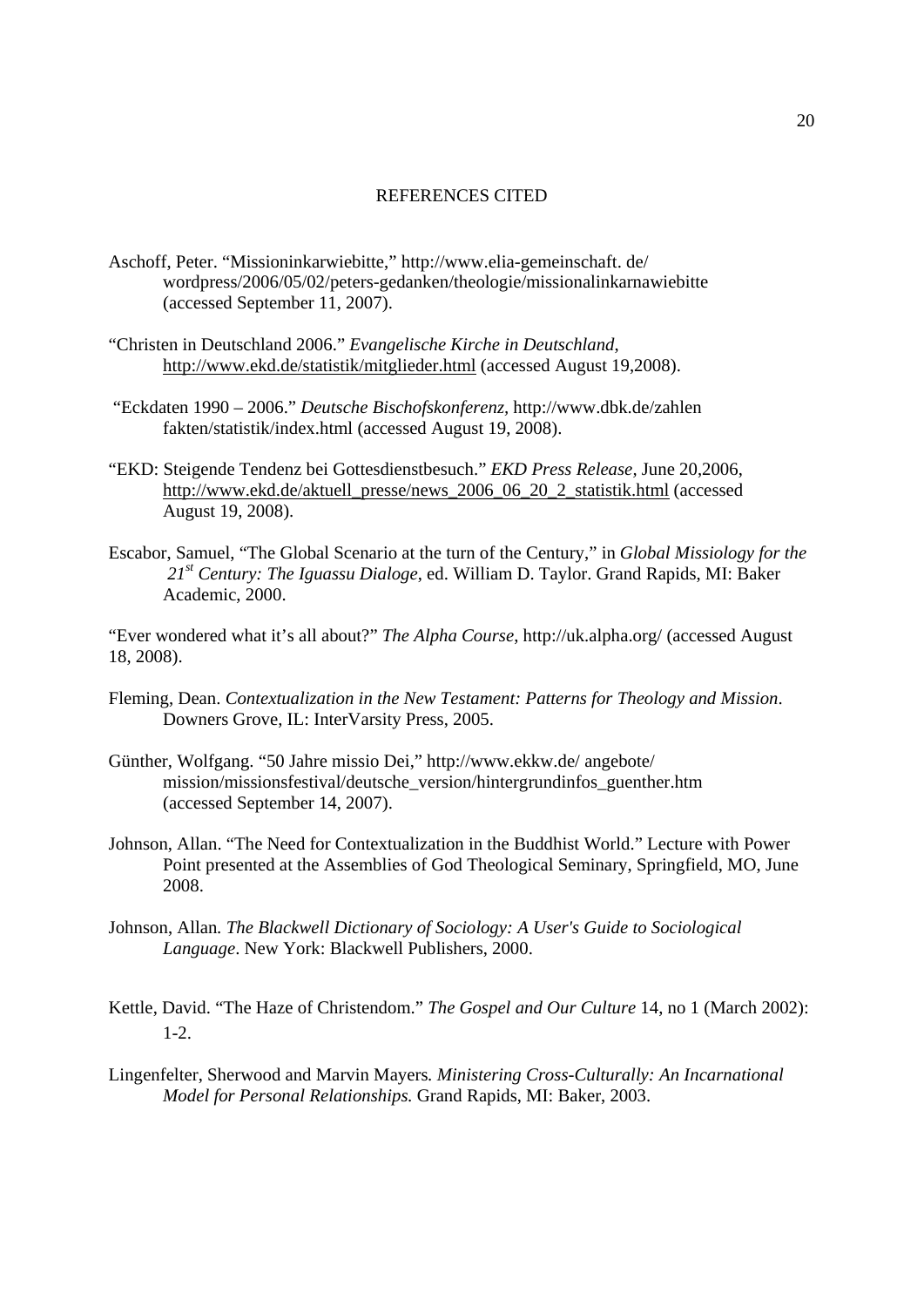- Love, Rick. *Muslims, Magic and the Kingdom of God: Church Planting among Folk Muslims*. Pasadena, CA: William Carey Library, 2000.
- Netland, Harald A. "Introduction: Globalization of Theology Today." In *Globalizing Theology: Belief and Practice in an Era of World Christianity* ed. Craig Ott and Harold A. Netland, 14-36. Grand Rapids, MI: Baker Academic, 2006.
- Oss, Doug. "Real Life Preaching: Creating Suspense." *Enrichment Journal* 13, no. 3 (Summer 2008): 158-159.
- "Paradigm Profiling in The Missional Zone Part 1: Missional SynchroBlog Post," http://futuristguy.wordpress.com/2008/06/22/paradigm-profiling-in-the-missional-zone/ (accessed July 23, 2008).
- Pluss, Jean-Daniel. "Globalization of Pentecostalism or Globalization of Individualism? A European Perspective." In *Globalization of Pentecostalism: a Religion Made to Travel,*  ed. Murray W. Dempster, Byron D. Klaus, and Doug Petersen, 170-182. Carlisle, U.K.: Regnum Books International, 1999.
- "Religion in Deutschland." *Der Spiegel* no 25, 1992.
- Rifkin, Jeremy. *The European Dream*. New York, NY: Penguin Books, 2005.
- Strauss, Steven. "The Role of Context in Shaping Theology." In *Contextualization and Syncretism: Navigating Cultural Currents* ed. Gailyn Rheenen, 99-128. Pasadena, CA: William Carey Library, 2006.
- *The Holy Bible, New International Version*. International Bible Society. New York: Zondervan, 1978.
- Tjong Ayong, Winston. "Die Relevanz der Kirche in einer Zeit des Gesellschaftlichen Wandels: Missionarische Kirche in postchristliche Kontext. Ordination thesis, Bund Freikirchlicher Pfingstgemeinden, Erzhausen, Germany, Juni 2007.
- "Umfrage: In Deutschland glaubt jeder Zweite an Gott." *Austrian Braodcasting Network,*  http://religion.orf.at/projekt02/news/0507/ne050726\_umfrage\_fr.htm (accessed August 24, 2007).
- "Umfrage: Ist Deutschland gottlos geworden?" *Idea Spektrum*, no. 36 (1999): 6.
- Van Engen, Charles E. "The Glocal Church: Locality and Catholicity in a Globalizing World." In *Globalizing Theology: Belief and Practice in an Era of World Christianity* ed. Craig Ott and Harold A. Netland, 157-179. Grand Rapids, MI: Baker Academic, 2006.
- Van Rheenen, Gailyn. "Syncretism and Contextualization: The Church on a Journey Defining Itself." In *Contextualization and Syncretism: Navigating Cultural Currents* ed. Gailyn